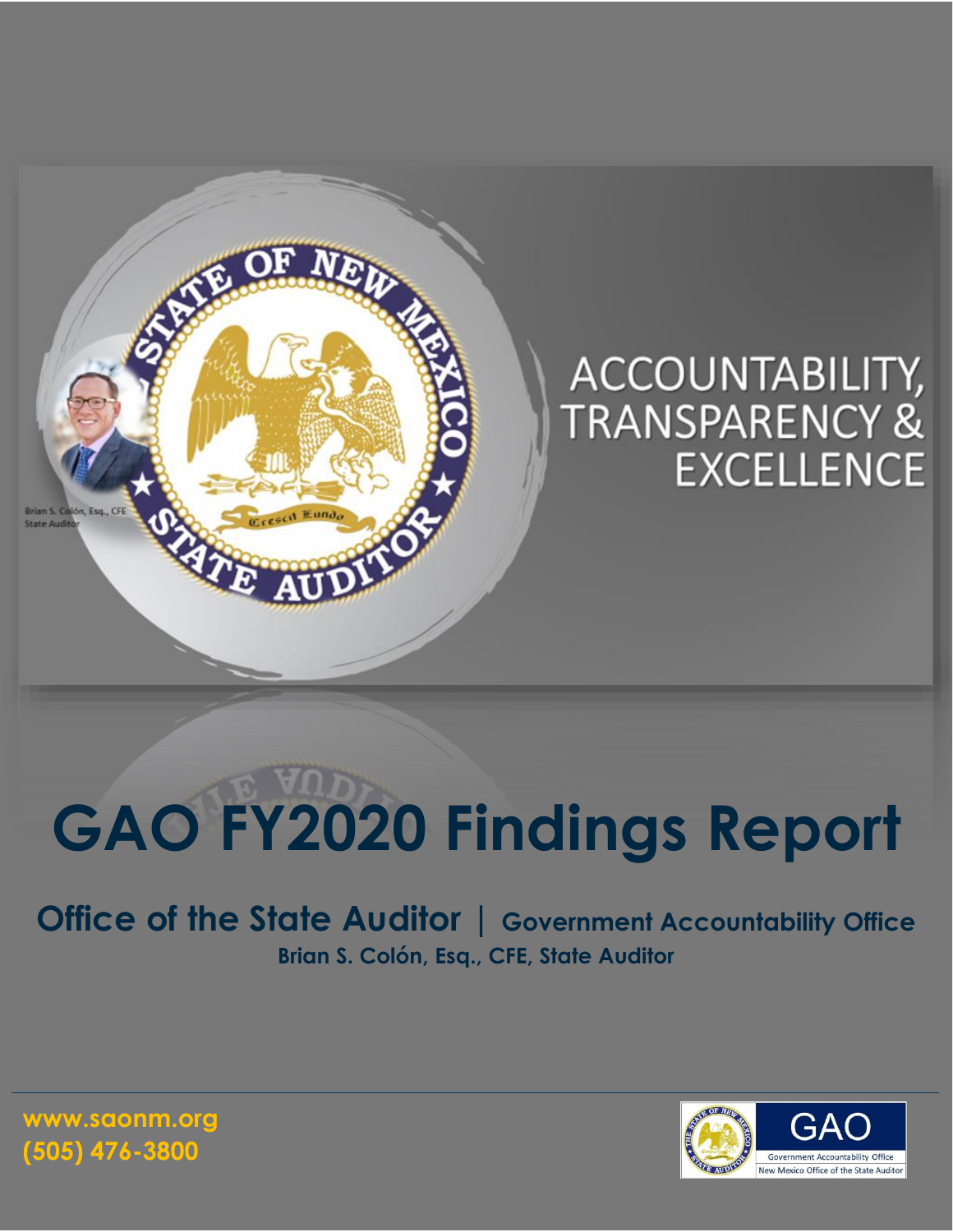

### State of New Mexico **Office of the State Auditor**

**CONSTITUENT SERVICES (505) 476-3821**

February 4, 2022

Re: GAO FY2020 Findings Report

Greetings,

On behalf of the Government Accountability Office (GAO), I am pleased to present the *GAO FY2020 Findings Report*. The objective of the report is to serve as a source of information and an instrument of transparency concerning the audit findings of New Mexico governmental agencies subject to the Audit Act for FY2020.

The report is an amalgamation of data gathered from the FY2020 annual financial audits of New Mexico's agencies subject to the Audit Act. The report is compiled specifically to illustrate the financial health of agencies based on the audit opinions and audit findings reported.

This report provides Office of the State Auditor (OSA) stakeholders with a snapshot of the financial health of New Mexico's government. The prime objective of the GAO in producing this report is to provide accessible information to support more effective and efficient decision making concerning matters involving taxpayer dollars.

Sincerely,

Bohanie W. Tulles

Stephanie W. Telles, MBA, CFE Director, Government Accountability Office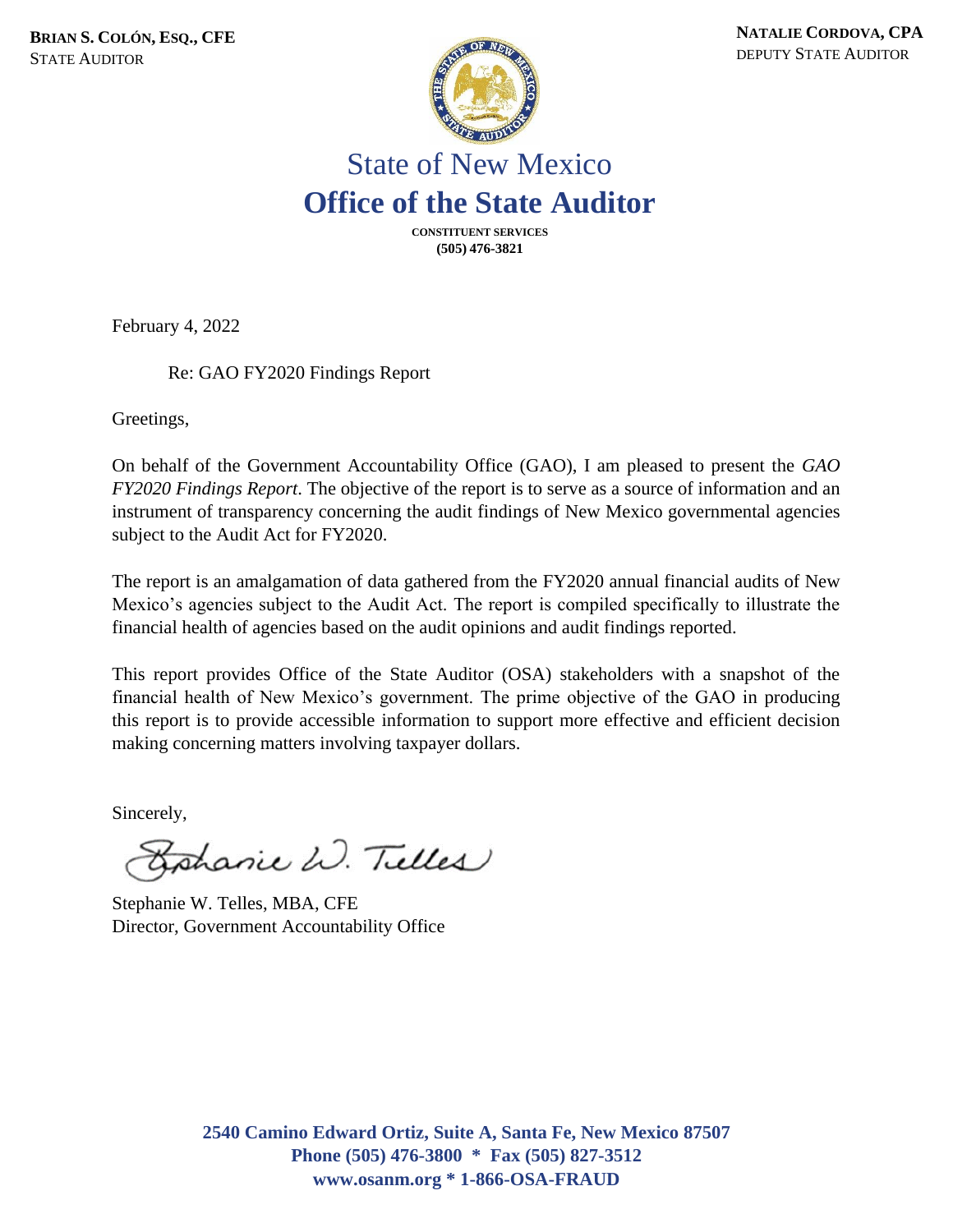## **TABLE OF CONTENTS**

| <b>Executive Summary</b>                             | Page 4         |
|------------------------------------------------------|----------------|
| <b>FY2020 Audit Overview</b>                         | Page 5         |
| <b>Audit Snapshot</b>                                | Page 5         |
| <b>Audit Opinions</b>                                | Page 6         |
| <b>Audit Findings</b>                                | Page 7         |
| <b>Most Common Findings</b>                          | Page 10        |
| <b>FY2020 Agency Overview</b>                        | Page 11        |
| <b>Special Investigations Snapshot</b>               | Page 12        |
| <b>Complaints Received</b>                           | Page 13        |
| <b>Cases Referred</b>                                | Page 13        |
| <b>Government Accountability Advisories</b>          | Page 14        |
| <b>Appendices</b>                                    | Page 15        |
| <b>Appendix A: Definitions</b>                       | <b>Page 15</b> |
| <b>Appendix B: Agencies with Unmodified Opinions</b> | Page 17        |
| Appendix C: Agencies with a Clean Bill of Health     | Page 29        |
| Appendix D: At Risk List - Late Reports              | <b>Page 35</b> |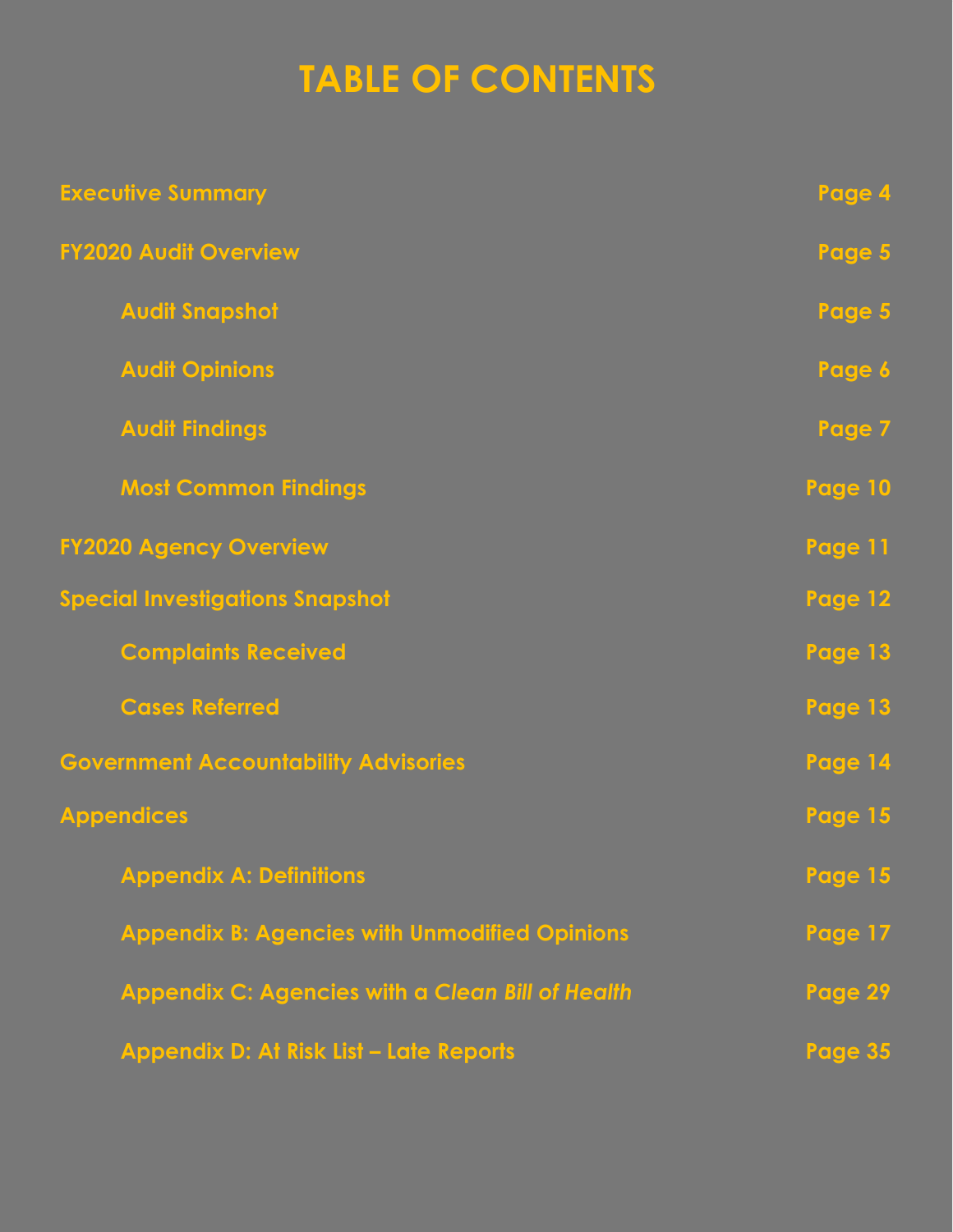### **Executive Summary**

#### *Purpose*

As a constitutionally established executive branch, the Office of the State Auditor (OSA) has financial oversight responsibility for New Mexico governmental agencies and is statutorily charged with ensuring the financial affairs and transactions of every agency are thoroughly examined and audited each year, and in addition to the annual audit, the State Auditor may cause the financial affairs and transactions of an agency to be audited in whole or in part. This is accomplished substantially through its independent public accountants (IPAs). The intent of this report is to provide high-level data and statistical evidence on the outcomes of the audits performed for FY2020 in accordance with the vision of the OSA and the Government Accountability Office (GAO) to bring accountability, transparency, and excellence to New Mexico governance.

#### *Methodology and Scope*

The material used to compile this report was derived from primary source data, specifically the outcomes from the most current audit reports of New Mexico governmental agencies available as of July 12, 2020 for Fiscal Year 2020.<sup>1</sup> The scope of this report is focused on the state and local agencies that received full financial audits. The figures presented within this report are not inclusive of reports from special audits, or other engagements contemplated by the Audit Rule<sup>2</sup>, Agreed Upon Procedures (AUP) or financial certifications from local public bodies under the tiered-system of reporting, or the New Mexico Annual Comprehensive Financial Report (ACFR).

#### *FY2020 Results*

In total, for FY2020, this report evaluated 524 complete and released audit reports.<sup>3</sup> Notably, 97 percent of agencies audited received *unmodified* opinions, meaning test work indicated financial statements and disclosures were presented fairly in all material matters. Furthermore, 43 percent of audits contained *no findings*, otherwise known as a clean audit. Further aggregation of report findings resulted in the beneficial presentation of "top-ten findings" by category statewide. This particular overview is helpful for agency management and oversight agencies to more effectively identify pain-points and better implement internal control processes. The information detailed in this report delves further into category specific data concerning agency opinions and findings. Definitions to assist in discerning the data presented in the report can be found in Appendix A.

 $<sup>1</sup>$  A spreadsheet containing the source data used to compile this report is available for review and analysis on the</sup> OSA website in the Government Accountability Office page. www.saonm.org/government\_accountability\_office. <sup>2</sup> New Mexico State Audit Rule 2.2.2 NMAC [https://www.saonm.org/laws-and-regulations/.](https://www.saonm.org/laws-and-regulations/)

<sup>3</sup> As of July 12, 2021 - 14 agencies requiring full financial audits remain on the *at risk list* due to late report submission and the data from those agencies are not included in this analysis, agencies on this list can be found in Appendix D.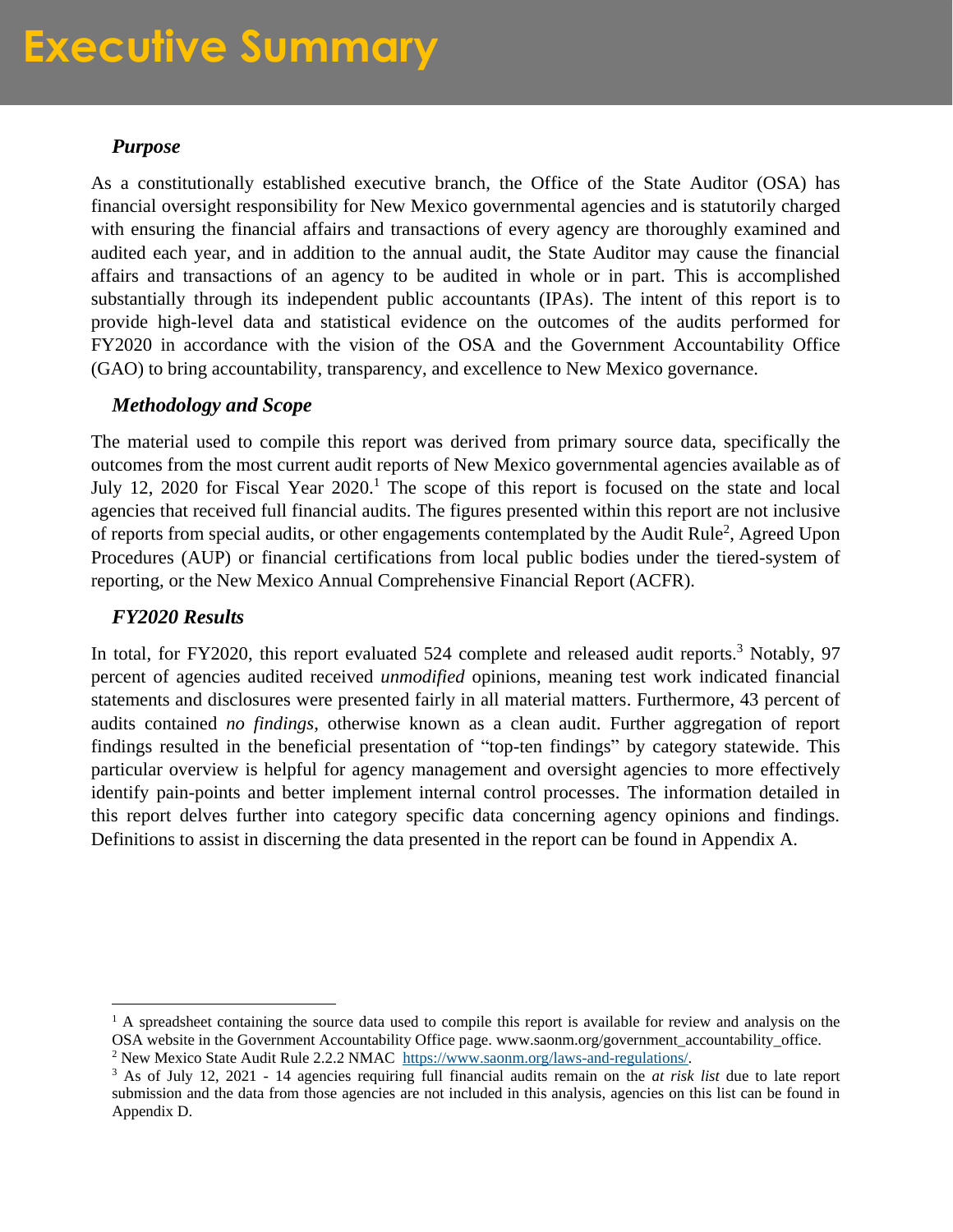#### **Audit Snapshot**

Information compiled within this report is based exclusively on the 524 agencies that received full financial audits for FY2020; substantially all of which were conducted by IPAs under the direct oversight authority of the OSA.<sup>4</sup> The chart in Figure 1 details the count of agencies who received a full financial audit for FY2020 categorized by agency type.



 *Figure 1 – FY2020 Governmental agency audit snapshot<sup>5</sup>*

Office of the State Auditor | GAO FY2020 Findings Report **Page 5** Page 5

<sup>&</sup>lt;sup>4</sup> IPAs conduct substantially all audits under the oversight of the OSA due to finite resources. The OSA maintains its regulatory role to ensure the work performed by the IPA is done according to professional standards and the New Mexico Audit Rule. The OSA reviews reports issued by IPAs for quality prior to release. Opinions and findings expressed by the IPA are based on its professional judgement and are not deemed correct or incorrect by the OSA. <sup>5</sup> Agency reference of *Other Agencies* represent: Councils of Government, Mutual Domestic Water Associations, Special Districts, Workforce Boards, Water and Natural Gas Associations, Soil and Water Conservation Districts, Public Improvement Districts, and Tax Increment Development Districts.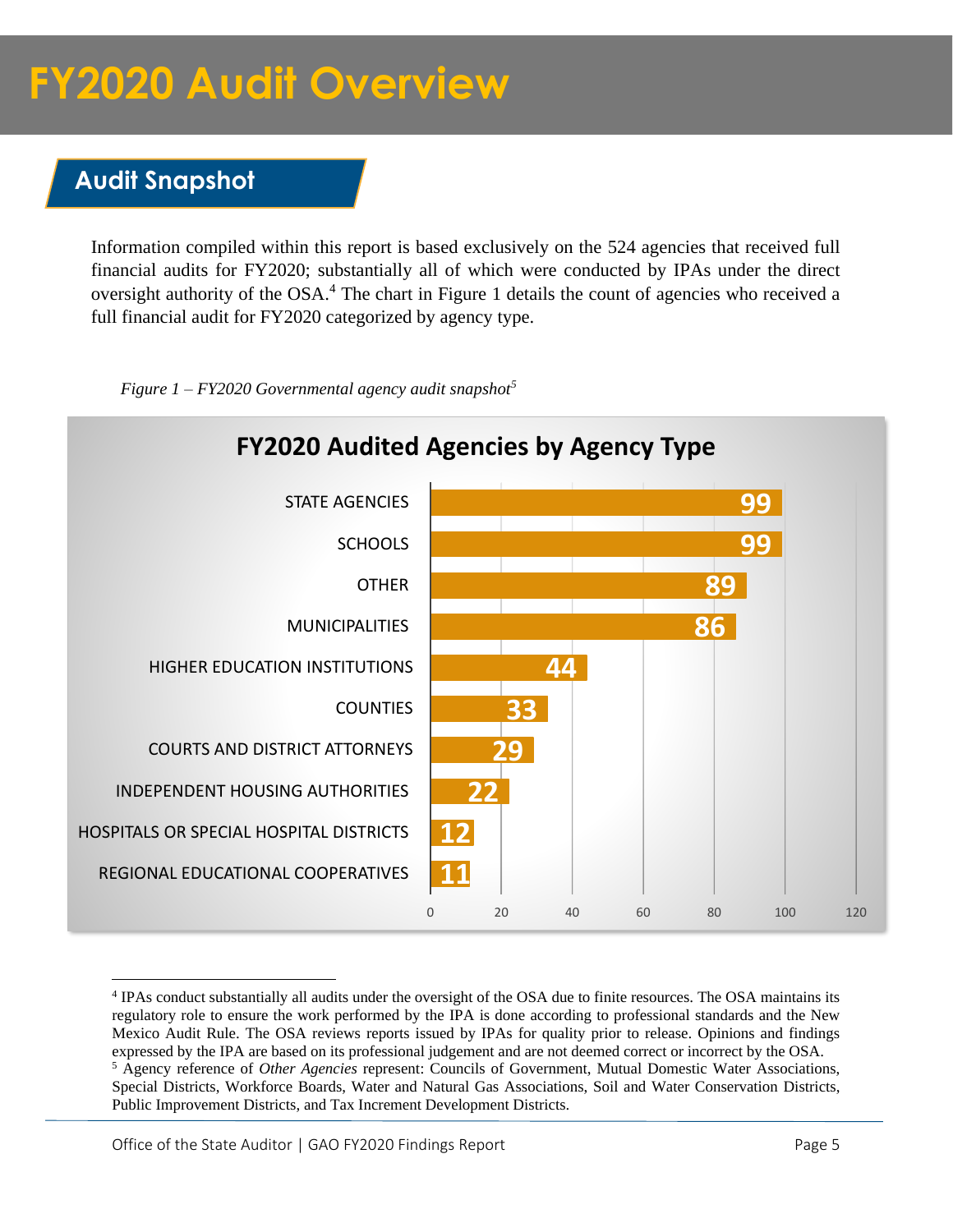#### **Audit Opinions**

In accordance with professional standards, auditors will issue an opinion of an audited agency following a full review of the agency's financial statements. The concluding opinion issued by an auditor is determined following test work of an agency's financial statements. The issuance of an *unmodified opinion* suggests the financial statements materially represent the financial condition of the agency in accordance with applicable financial reporting framework whereas the issuance of a *modified opinion* suggests the financial statements were not prepared or presented fairly in all material aspects and typically reflected as a *qualified opinion,* an *adverse* opinion, and/or a *disclaimer of opinion.<sup>6</sup>* Auditors may also express *multiple opinions,* meaning different opinions on varied aspects of the financial statements exist.

#### *Strong Financial Health*

Statistically, New Mexico audited agencies' financial reporting health is strong; as detailed in Figure 2. 97% of agencies in the scope of this report received *unmodified opinions,* suggestive of conformity in maintaining financial statements free from material error and may be relied upon. Further details on *multiple and modified opinions* issued can be found in Table 1. FY2020 agencies with *unmodified opinions* issued can be found in Appendix B.

*Figure 2 – Overview of Agency Opinions<sup>7</sup>*

<sup>6</sup> Modified opinions as described may suggest misstatements are material, but not pervasive; are both material and pervasive; or financial information provided is insufficient and therefore an opinion cannot be appropriately rendered, respectively.

<sup>7</sup> Agencies with *multiple opinions* are captured in the *modified* total in Figure 2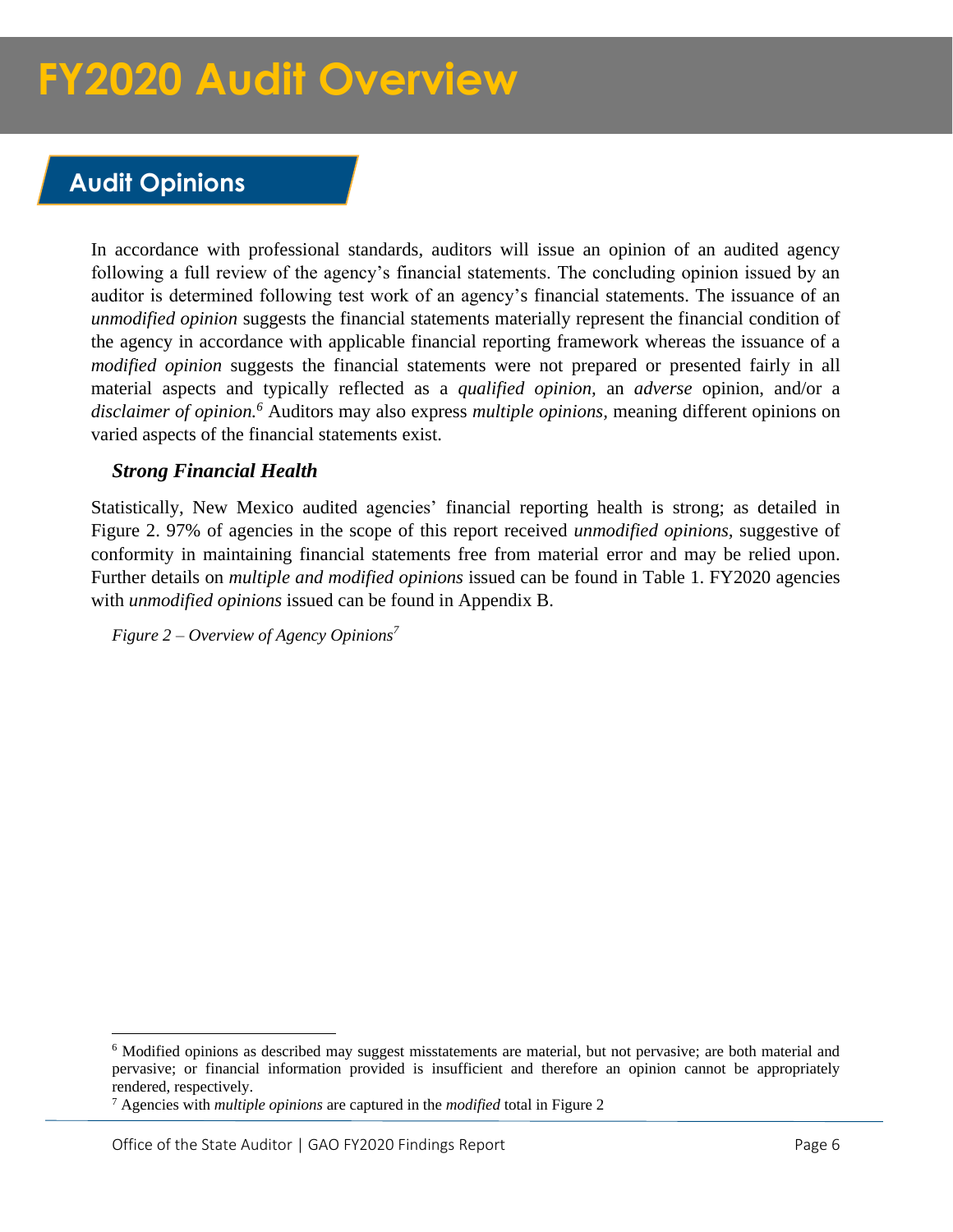| <b>Agencies with Multiple or Modified Opinions</b> |                                |  |  |  |
|----------------------------------------------------|--------------------------------|--|--|--|
| <b>Multiple Opinions</b>                           | <b>Cibola County</b>           |  |  |  |
|                                                    | <b>Espanola Public Schools</b> |  |  |  |

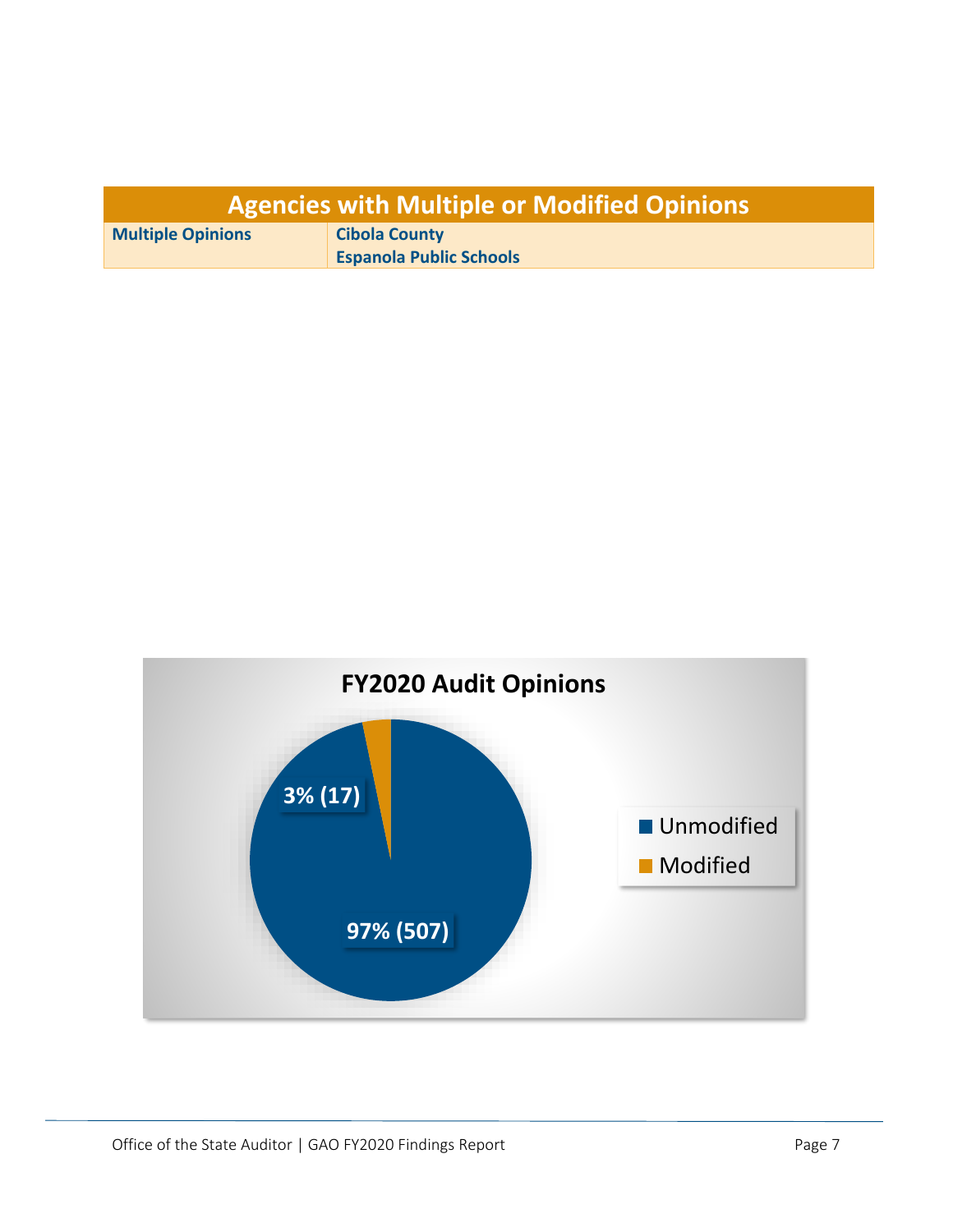|                              | <b>Office of the Superintendent of Insurance</b><br><b>Public Education Department</b><br><b>Town of Bernalillo</b>                                                                                                                                                                                                                                   |  |  |  |  |  |  |
|------------------------------|-------------------------------------------------------------------------------------------------------------------------------------------------------------------------------------------------------------------------------------------------------------------------------------------------------------------------------------------------------|--|--|--|--|--|--|
| <b>Modified Opinions</b>     |                                                                                                                                                                                                                                                                                                                                                       |  |  |  |  |  |  |
| <b>Qualified Opinion</b>     | <b>City of Bloomfield</b><br><b>City of Jal</b><br>Department of Homeland Security<br>NM.<br><b>Emergency</b><br>and<br><b>Management</b><br><b>NM General Services Department</b><br><b>Northern NM College</b><br><b>REDI Net</b><br><b>Town of Edgewood</b><br><b>Village of Tularosa</b><br><b>Village of Columbus</b><br><b>Village of Milan</b> |  |  |  |  |  |  |
|                              | <b>Town of Estancia</b>                                                                                                                                                                                                                                                                                                                               |  |  |  |  |  |  |
| <b>Disclaimer of Opinion</b> | <b>Village of Tijeras</b>                                                                                                                                                                                                                                                                                                                             |  |  |  |  |  |  |

*Table 1 – FY2020 Multiple and Modified Audit Opinions by Agency<sup>8</sup>*

In addition to an opinion an audit report may hold *findings*, indicating evidence of nonconformity with audit criteria. In some instances, an agency receiving an *unmodified opinion* may also receive an evaluation that delivers *no findings*. This is the best case scenario for an agency signifying a *clean bill of health*. A *clean bill of health* suggests the agency presented its financial statements fairly and it accurately characterizes the financial condition of the agency while contemporaneously indicating no identifiable deficiencies or issues were noted. Figure 3 illustrates agencies with a

### **FY2020 Audit Overview**

*Figure 3 – 43% of agencies receiving a full financial audit were issued no findings thus indicating a "clean bill of health"* 

<sup>8</sup> *Multiple Opinions* is inclusive of different/multiple opinions on various aspects of the financial statements and

Audit Findings **in the scott** 

*A*, adverse, or disclaimer concluding opinions. There were no adverse

Office of the State Auditor | GAO FY2020 Findings Report **Page 8** Page 8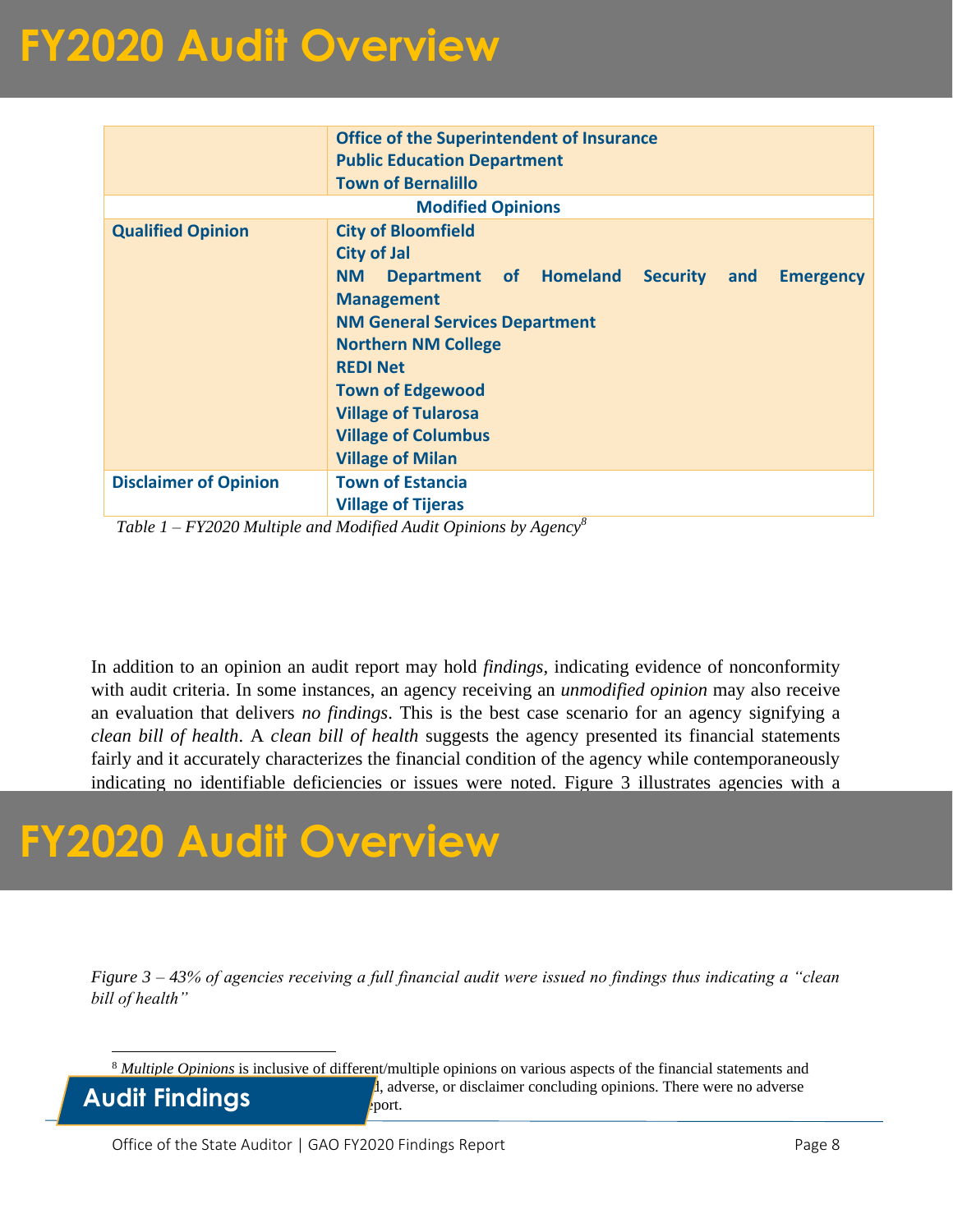

Further analysis of FY2020 audits include *finding classifications*. These classifications reveal specifics related to instances of control deficiencies, nonconformity, or other opportunities for improvement and are classified in such a manner that illustrate the magnitude and likelihood of potential risk for the agency. The five *finding classifications* observed in FY2020, from most severe to least severe, consist of: *material non-compliance*, *material weakness, significant deficiency, other non-compliance,* and *other matter.<sup>9</sup>*

#### *Finding Recommendations*

Agency management should pay close attention to the *findings,* issued along with the auditor

#### to resolve matters of nonconformity or nonconformity or noncompliance. Figure 4, on the following page, in the **FY2020 Audit Overview**

*Figure 4 – Total FY2020 findings by classification*

<sup>&</sup>lt;sup>9</sup> Detailed definitions of the finding classifications are found in Appendix A.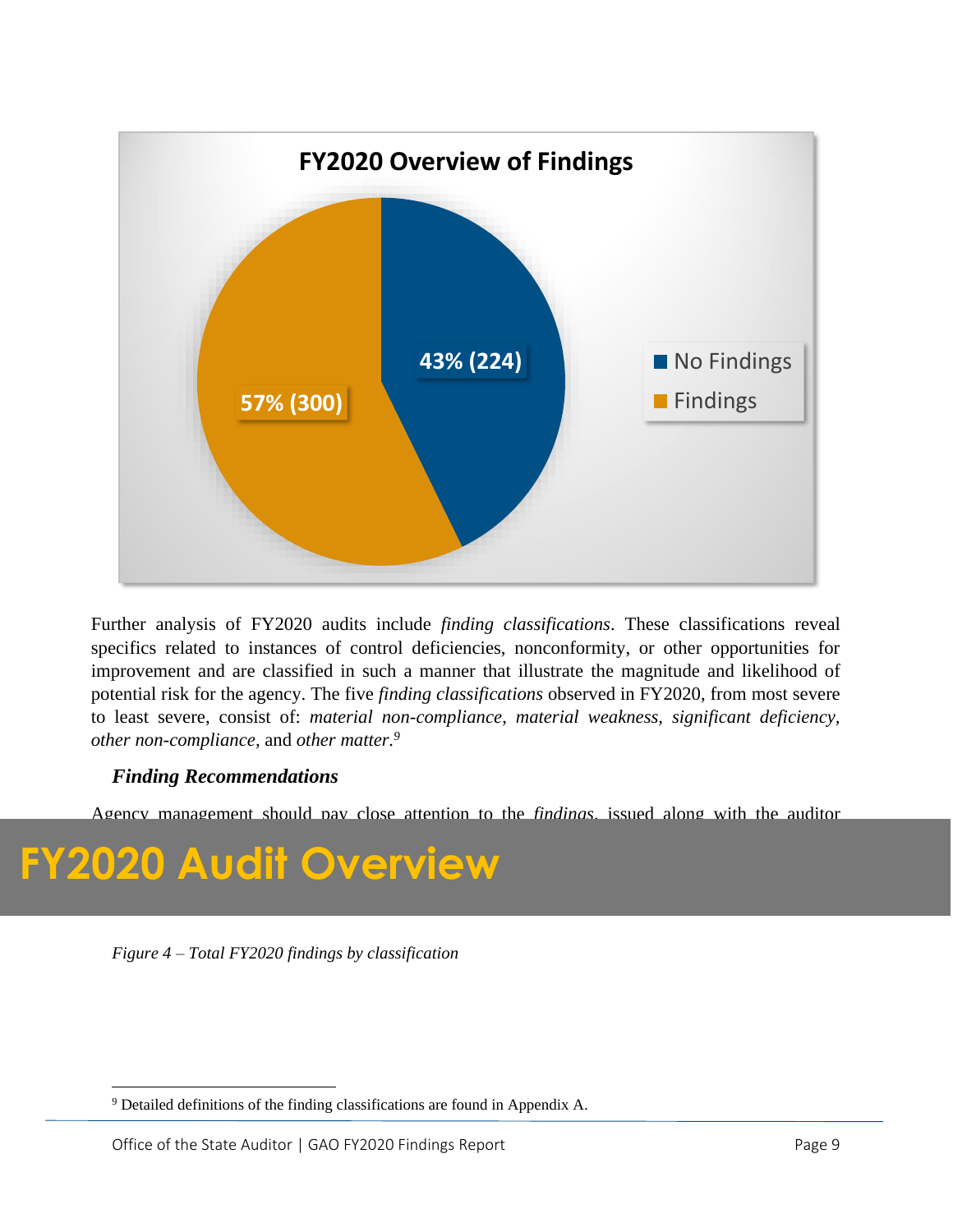

**Most Common Findings**

Office of the State Auditor | GAO FY2020 Findings Report Page 10

**19**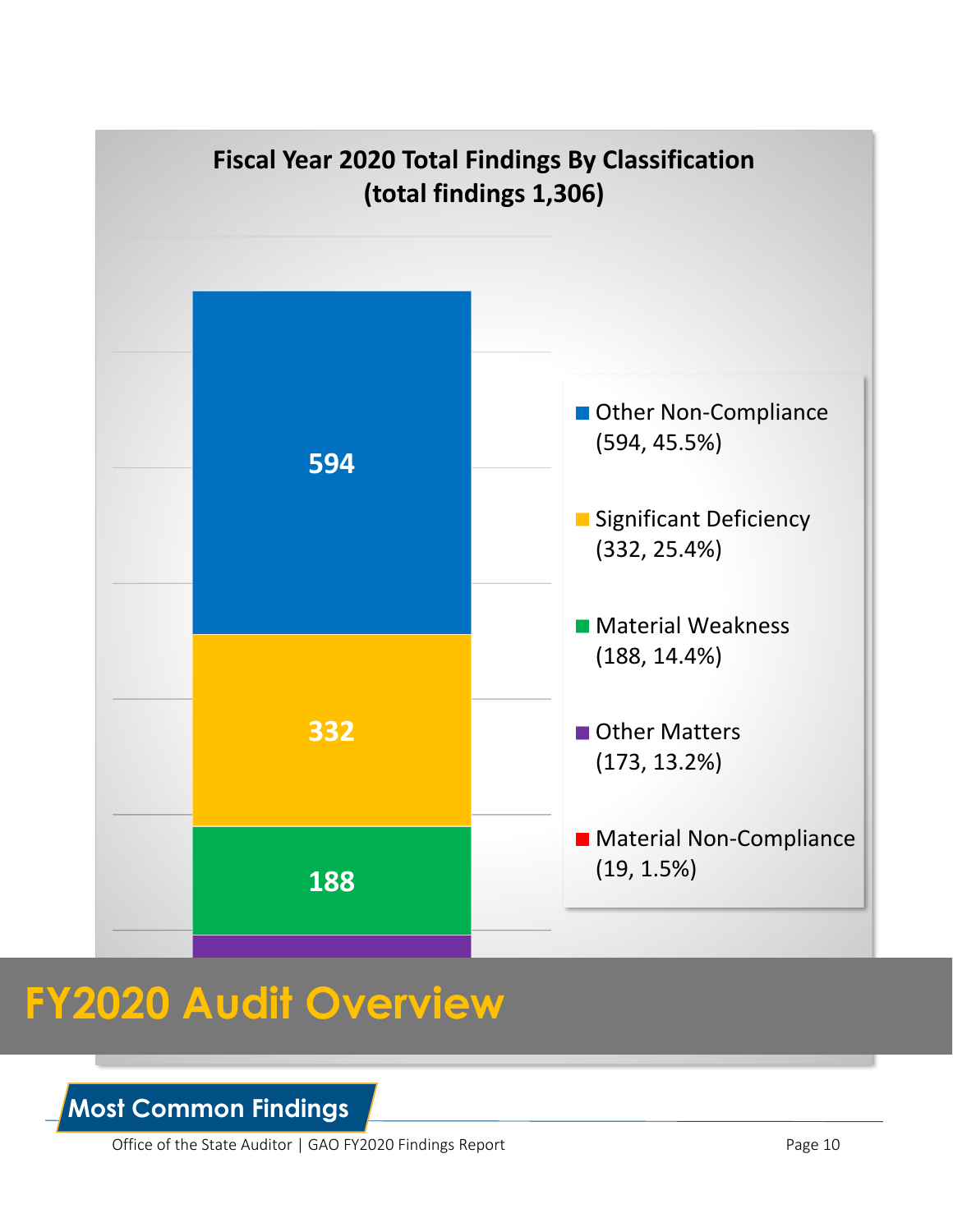Findings issued as a result of an audit are intended to serve as an opportunity for agencies to review past events with a vision toward improvement, not means for ridicule or to discredit an agencies practice. Findings are often the most accessible tool an agency has to highlight and advocate for changes to policies, procedures, internal controls, or organizational structures so as to make the operation of an agency more effective, efficient, equitable, transparent, and as accountable. Figure 5 illustrates the top ten findings of all FY2020 annual financial audits statewide. Definitions of *findings categories* developed by the OSA are detailed in Appendix A.

*Figure 5 – FY2020 Top ten findings by category<sup>10</sup>*



<sup>&</sup>lt;sup>10</sup> Top ten findings are listed in categories developed by the OSA for this report and account solely for findings newly identified in FY2020 and do not include repeat findings from prior years.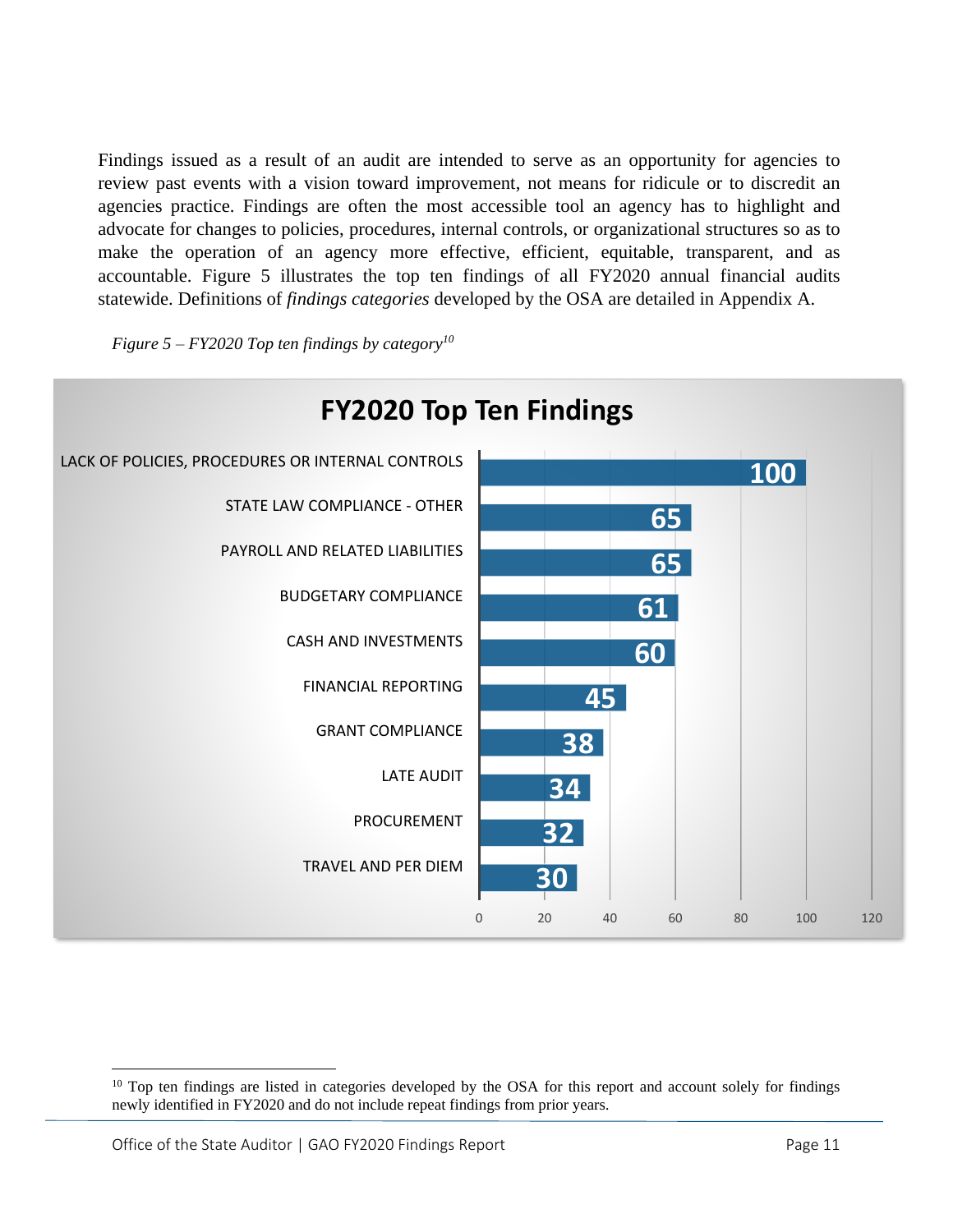## **FY2020 Agency Overview**

### **Agency Highlights**

*Table 2 – FY2020 Multiple and Modified Audit Opinions by Agency*

| <b>Agency Type</b>                             | <b>Audit</b><br><b>Count</b> | <b>Unmodified</b><br><b>Opinion</b> | <b>Modified</b><br><b>Opinion</b> | <b>No</b><br><b>Findings</b> | # of Findings<br><b>Count</b> |
|------------------------------------------------|------------------------------|-------------------------------------|-----------------------------------|------------------------------|-------------------------------|
| <b>Regional Educational Cooperatives</b>       | 11                           | 11                                  | $\bf{0}$                          | 5                            | <b>10</b>                     |
| <b>Hospitals or Special Hospital Districts</b> | 12                           | 12                                  | $\bf{0}$                          | 8                            | 13                            |
| <b>Independent Housing Authorities</b>         | 22                           | 22                                  | $\mathbf{0}$                      | 13                           | 18                            |
| <b>Courts and District Attorneys</b>           | 29                           | 29                                  | $\mathbf{0}$                      | <b>16</b>                    | 23                            |
| <b>Counties</b>                                | 33                           | 32                                  | $\mathbf{1}$                      | $\overline{\mathbf{5}}$      | 120                           |
| <b>Higher Education Institutions</b>           | 44                           | 43                                  | 1                                 | 32                           | 56                            |
| <b>Municipalities</b>                          | 86                           | 77                                  | 9                                 | 18                           | 250                           |
| <b>Other Agencies</b>                          | 89                           | 88                                  | 1                                 | 55                           | 83                            |
| <b>State Agencies</b>                          | 99                           | 95                                  | $\overline{\mathbf{4}}$           | 52                           | 296                           |
| <b>Schools &amp; School Districts</b>          | 99                           | 98                                  | 1                                 | 22                           | 437                           |
| <b>Totals</b>                                  | 524                          | 507                                 | 17                                | 226                          | 1306                          |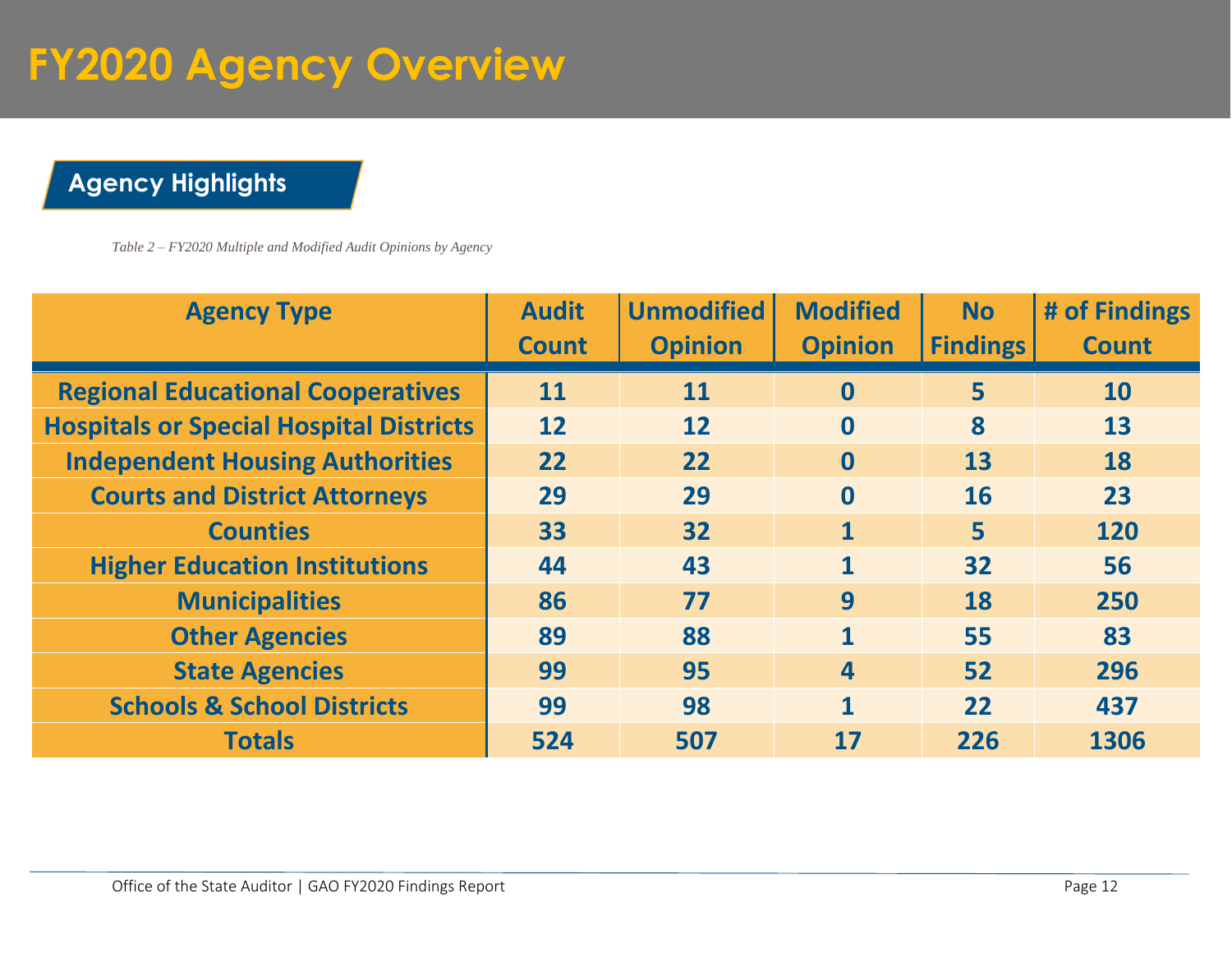### **Special Investigations Snapshot**

#### **Complaints Received**

Historically, Special Investigations Division (SID) reviews over 300 complaints annually. The complaints received are instrumental to the OSA's overall impact. Complaints received are often broad, fact-finding procedures as part of an open examination allow us to narrow our focus to specifics for more in-depth test work as part of the annual audit.

*Figure 6– Three-year comparative of complaints received<sup>11</sup>*



<sup>&</sup>lt;sup>11</sup> In some instances, a single examination may incorporate numerous complaints/reports of waste, fraud, and abuse.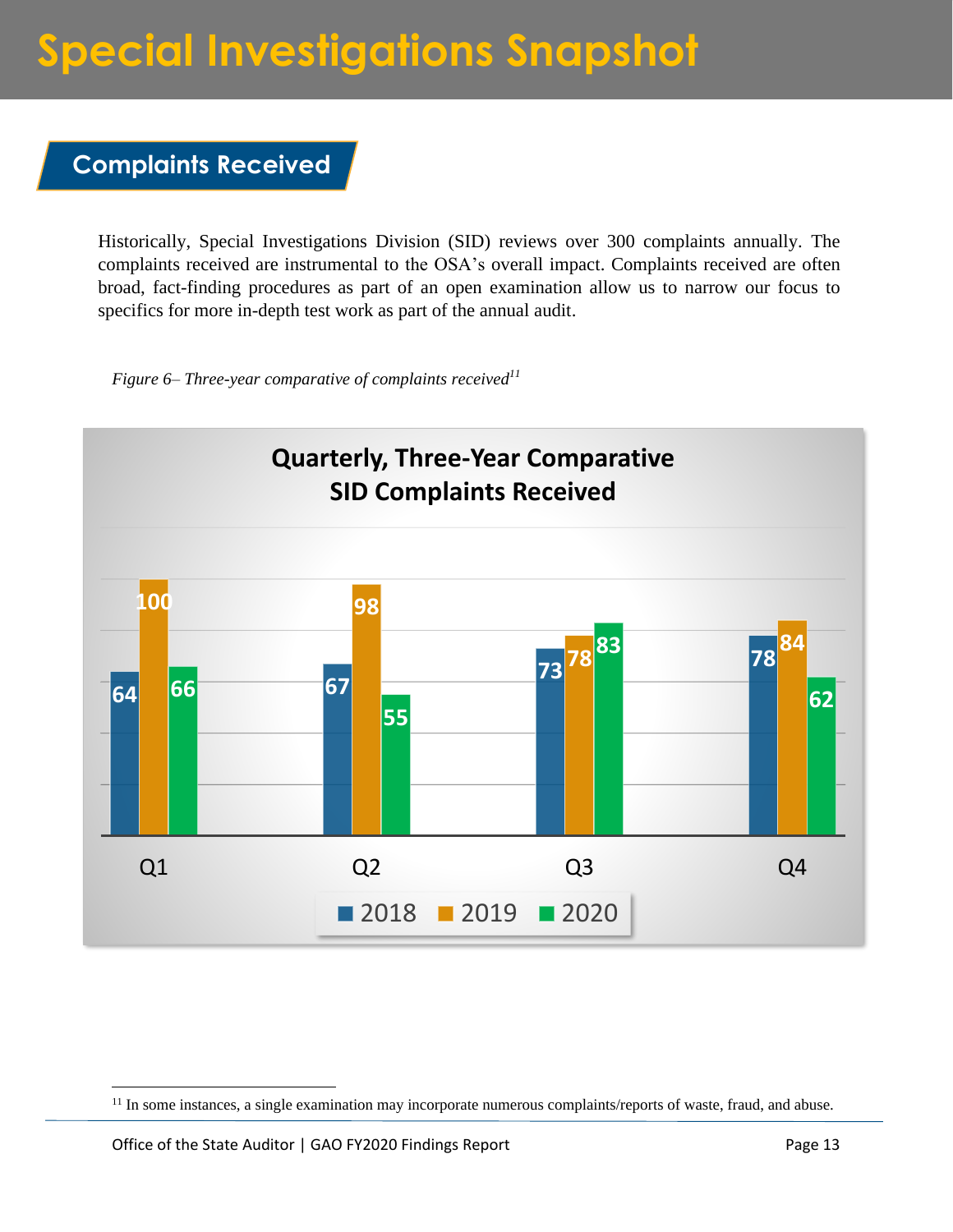## **Special Investigations Snapshot**

#### **Cases Referred**

In 2020, 44% of SID cases were referred to IPAs. An example of the benefit is as follows: an IPA can perform additional test work as part of the annual audit, or a separately designated engagement related to a complaint or transaction to determine if there is a more pervasive underlying issue. This provides management more information on gaps that must be filled within the organization, allowing for implementation of greater risk mitigation practices. As a result of the SID referrals to the IPA 50 findings were identified.

*Figure 7 – Percentage of SID cases referred IPAs<sup>12</sup>*

![](_page_13_Figure_4.jpeg)

<sup>&</sup>lt;sup>12</sup> In some instances, a single referral may incorporate numerous complaints/reports of waste, fraud, and abuse.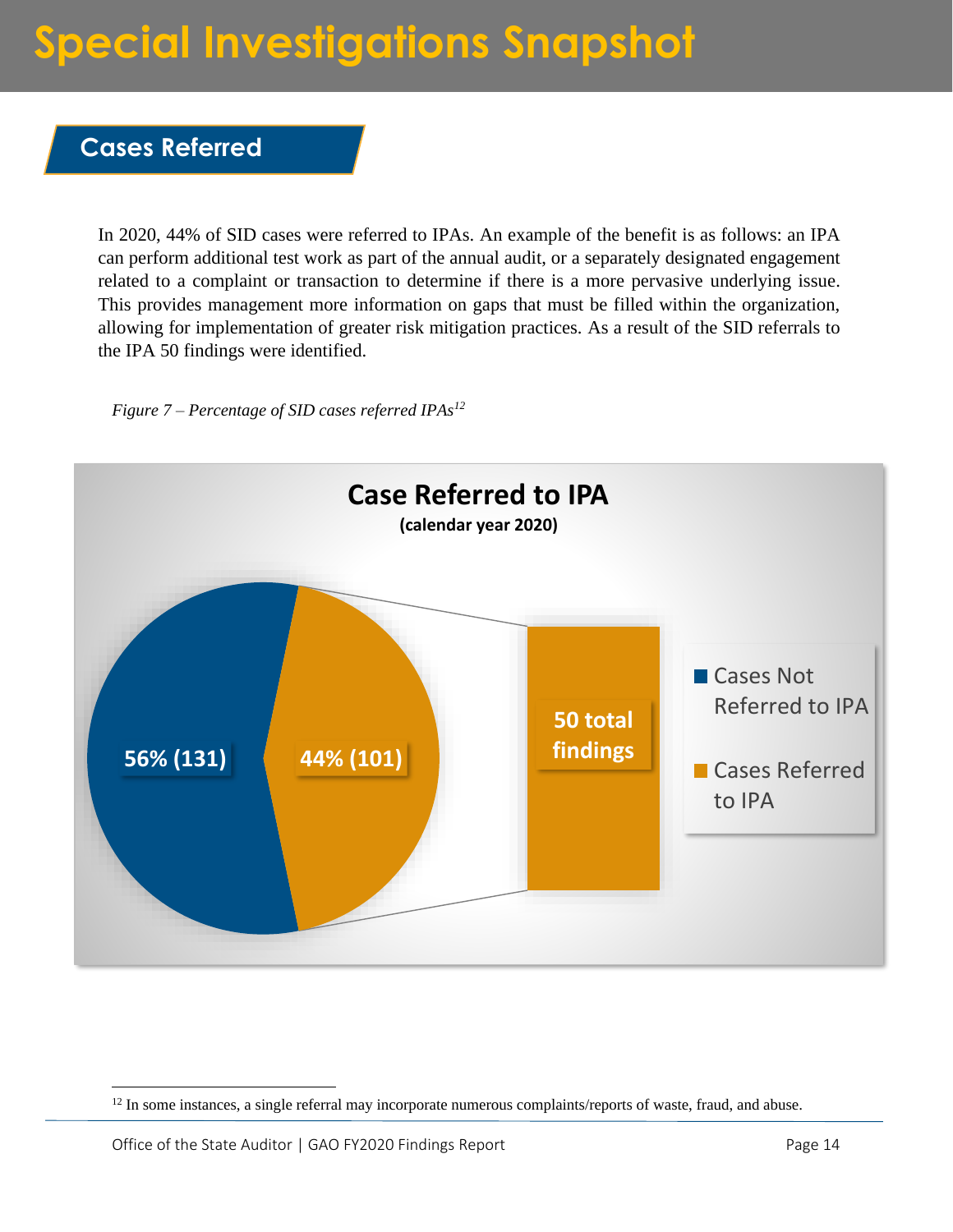### **Government Accountability Advisories**

#### **Risk Advisories**

Issued by the Government Accountability Office, *Risk Advisories<sup>13</sup>* communicate issues concern identified by the OSA while performing various risk-based activities including, but not limited to audits and examinations. The purpose of these advisories is to raise awareness on particular areas of financial reporting or compliance risk, aid in the prevention and detection of weaknesses that may trigger the risk, and to offer guidance on how to identify and mitigate the risk.

[Mobile Device Inventory Control](https://www.saonm.org/wp-content/uploads/2021/09/FINAL_Risk-Advisory_Mobile-Device-Inventory-Control.pdf)

[Local Government Travel Expenditures](https://www.saonm.org/wp-content/uploads/2020/07/Risk-Advisory_Travel-Expenditures-073120.pdf)

[Mitigating Risk in Overtime Practices at Police & Public Safety Departments](https://www.saonm.org/wp-content/uploads/2020/07/Risk-Advisory_Police-and-Public-Safety-Departments-Overtime.pdf)

[Emergency Procurement Risks](https://www.saonm.org/wp-content/uploads/2020/06/Risk-Advisory_OSA_LFC_Emergency-Procurments-061520-1.pdf)

[Electronic Vendor Fraud](https://www.saonm.org/wp-content/uploads/2020/02/Risk-Advisory_Electronic-Vendor-Fraud.pdf)

[Payroll Spoofing and Phishing Scams](https://www.saonm.org/wp-content/uploads/2019/06/Spoofed_Email_3-4-19.pdf)

[Ransomware Defense](https://www.saonm.org/wp-content/uploads/2019/11/Risk-Advisory-Ransomware.pdf)

[MVD "Smishing" Scam](https://www.saonm.org/wp-content/uploads/2021/07/Risk-Advisory_MVDSmishingScam.pdf)

[Guidance for Individuals and Businesses on Fraudulent Unemployment Benefits](https://www.saonm.org/wp-content/uploads/2021/06/FINAL_Risk-Advisory_3rd-Joint_OSA_DWS_Fraud-UI.pdf)

[Identity Theft and Social Media Scams Concerning Unemployment Benefits](https://www.saonm.org/wp-content/uploads/2021/03/Risk-Advisory_OSA-DWS_COVID-19_UI_Scam.pdf) 

<sup>&</sup>lt;sup>13</sup> All Risk Advisories can be found by visiting<https://www.saonm.org/accountability-office/risk-advisories/>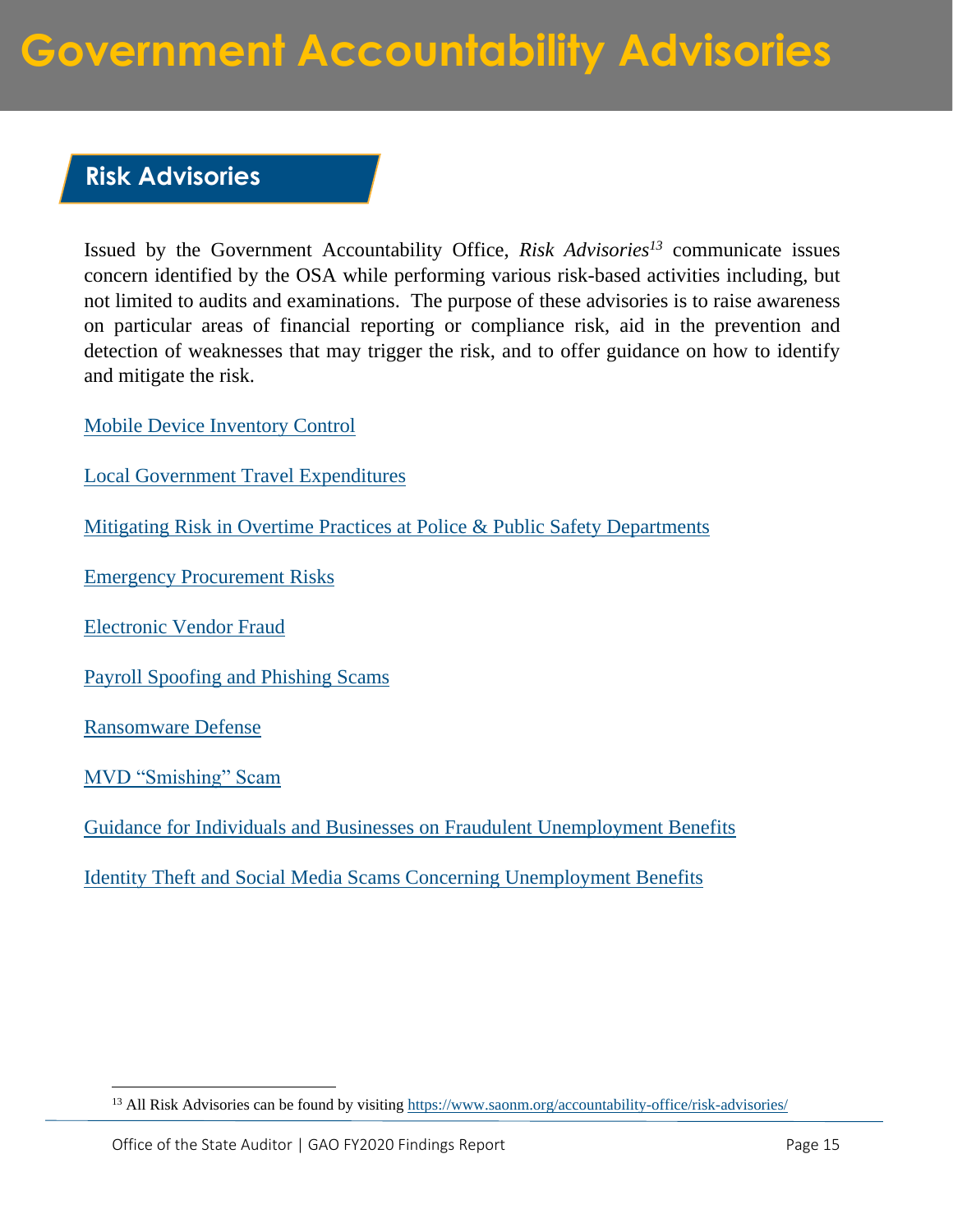### **Appendix A**

#### **DEFINITIONS**

**A**

**Adverse Opinion:** After having obtained sufficient and appropriate audit evidence, the auditor concludes that misstatements, individually or when grouped with other misstatements, are both material and pervasive to the financial statements.

**Audit**: For the purposes of this report, an audit is defined as an agency's annual financial and compliance audit.

**Auditor**: A person or firm who conducts an audit.

**Audit Report**: A document issued as a result of an audit engagement regardless of whether the document is on the contractor's letterhead or signed by the contractor.

**AUP**: Agreed upon procedures.

#### **C**

**CPA**: Certified Public Accountant.

**D**

**Disclaimer of Opinion:** The auditor is unable to obtain sufficient appropriate audit evidence on which to base the opinion, and concludes that the possible effects on the financial statements of undetected misstatements, if any, could be both material and pervasive.

#### **F**

Finding (audit finding): Result from a process that evaluates audit evidence and compares it against audit criteria. Evidential outcome based on whether audit criteria are met (conformity) or not met (nonconformity).

#### **G**

**GAAP:** Generally Accepted Accounting Principles.

**GAO**: Government Accountability Office, a division of the OSA.

#### **I**

**IPA**: Independent public accountant.

#### **L**

**Local public body**: All political subdivisions of the state that expends public money from whatsoever source derived.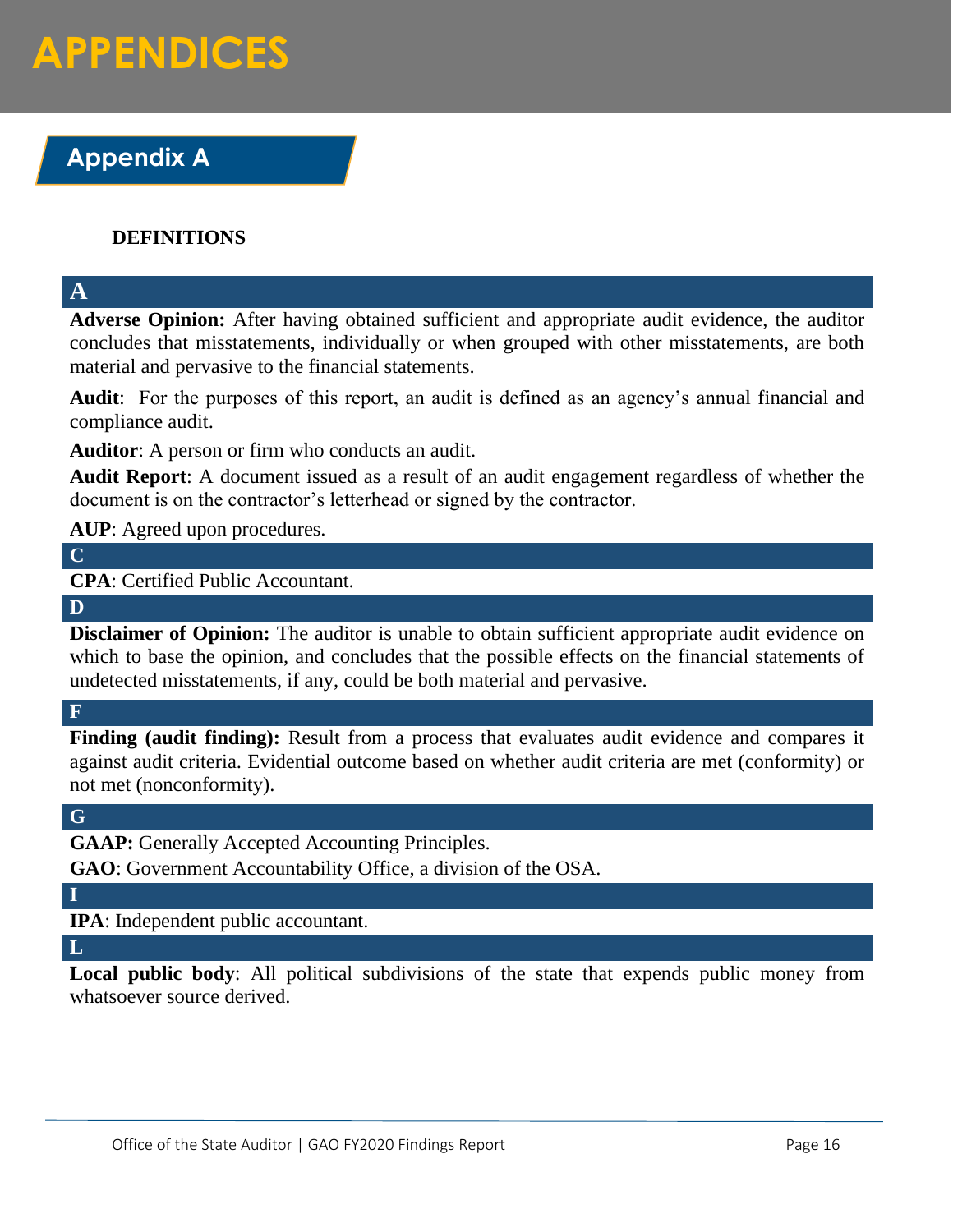#### **M**

**Material Noncompliance:** A failure to comply with laws, regulations, contracts or grant agreements that is quantitatively or qualitatively material, either individually or when aggregated with other non-compliance, to the compliance requirement as a whole, or at the individual program level.

**Material Weakness:** A deficiency, or a combination of deficiencies, in internal control such that there is a reasonable possibility that a material misstatement of the agency's financial statements will not be prevented, or detected and corrected, on a timely basis.

**Modified Opinion:** An auditor's written attestation concluding that a modification to a given agency's financial statements is necessary. Namely, a qualified opinion, an adverse opinion, and a disclaimer of opinion.

**Multiple Opinions:** An auditor's written attestation occurring when the auditor expresses different opinions on various aspects of the financial statements.

#### **N**

**NMAC**: New Mexico Administrative Code

**NMSA**: New Mexico Statutes Annotated.

#### **O**

**Opinion (audit opinion):** An auditor's written attestation as to the fairness of presentation of financial statements.

**OSA**: New Mexico Office of the State Auditor.

**Other matter:** A finding that is required by New Mexico Statutes Annotated 1978, Section 12-6- 5 (any violation of law or good accounting practices found by the audit), that does not rise to the level of a significant deficiency.

**Other noncompliance:** A failure to comply with laws, regulations, contracts, or grant agreements that may affect the financial statements as a whole, or at the individual fund or program level.

**Qualified Opinion:** The auditor, having obtained sufficient appropriate audit evidence, concludes that misstatements, individually or in the aggregate, are material but not pervasive to the financial statements, or the auditor is unable to obtain sufficient appropriate audit evidence on which to base the opinion, but concludes that the possible effects on the financial statements of undetected misstatements, if any, could be material but not pervasive.

#### **S**

**Significant Deficiency:** A deficiency, or a combination of deficiencies, in internal control that is less severe than a material weakness, yet important enough to merit attention by those charged with governance.

#### **T**

**Tier**: Established based on the amount of each local public body's annual revenue, pursuant to Section 12-6-3 NMSA 1978 and Section 2.2.2.16 NMAC.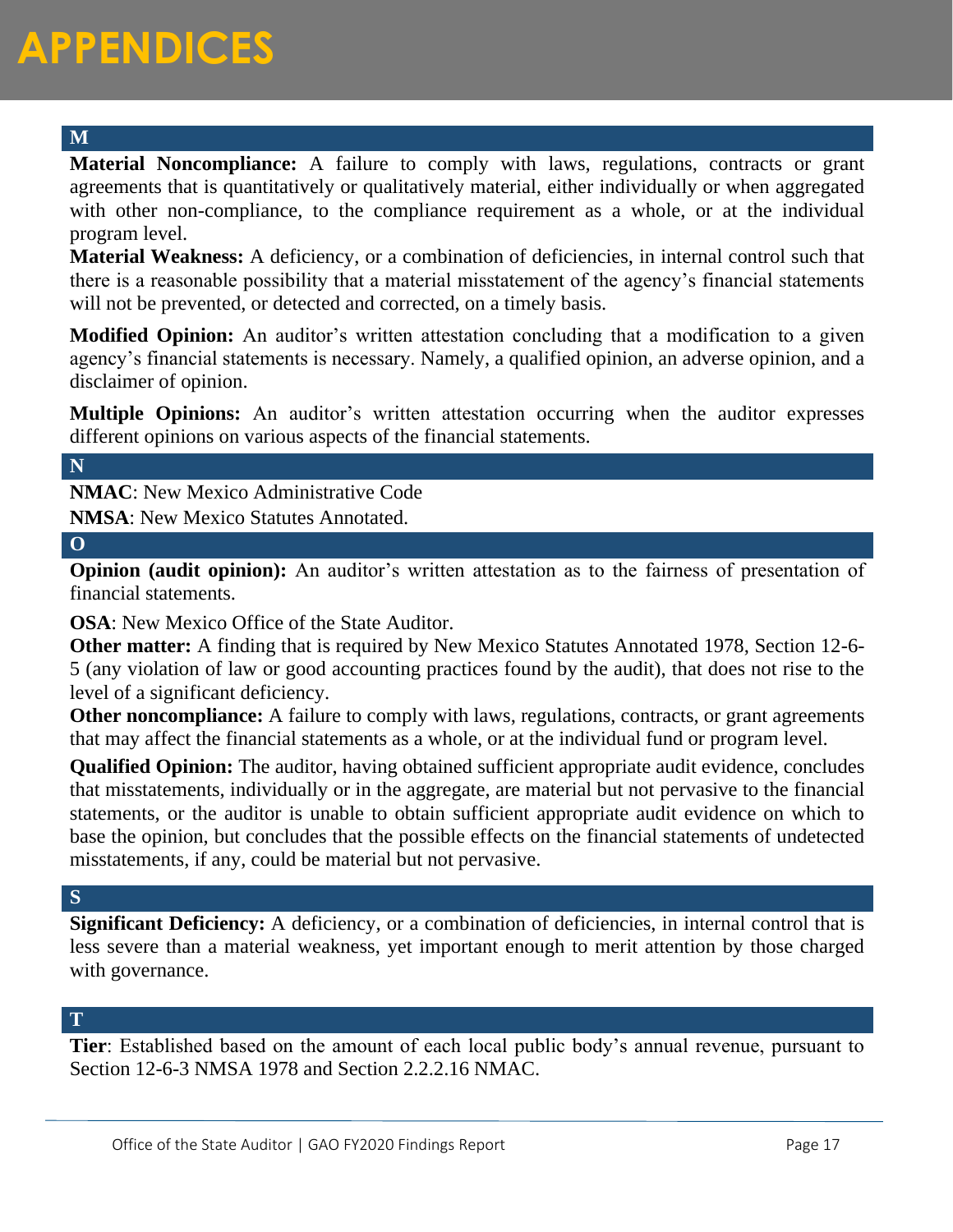#### **U**

**Unmodified Opinion:** An auditor's written attestation concluding that the financial statements of a given agency are presented fairly, in all material aspects, in accordance with GAAP.

#### **Appendix B**

#### **FY2020 Agencies in scope of this report that received unmodified opinions**

![](_page_17_Figure_5.jpeg)

Administrative Hearings Office Administrative Office of The District Attorneys Adult Parole Board Aging and Long-Term Services Department Alamogordo Municipal Schools Albuquerque Bernalillo County Water Utility Authority Albuquerque Housing Authority Albuquerque Metropolitan Arroyo Flood Control Authority Albuquerque Public Schools Albuquerque Public Schools Foundation Alto Lakes Water and Sanitation District Angel Fire Public Improvement District 2007-1 Animal Service Center of Mesilla Valley Animas Independent School District No. 6 Anthony Water & Sanitation District Arrowhead, Inc. Artesia Public Housing Authority Artesia Public Schools Artesia Special Hospital District Association of Charter School Education Services Aztec Municipal School District **B** Belen Consolidated School District Bernalillo County Bernalillo County Metropolitan Court Bernalillo Public School District Bloomfield Irrigation District Bloomfield Municipal School District No. 6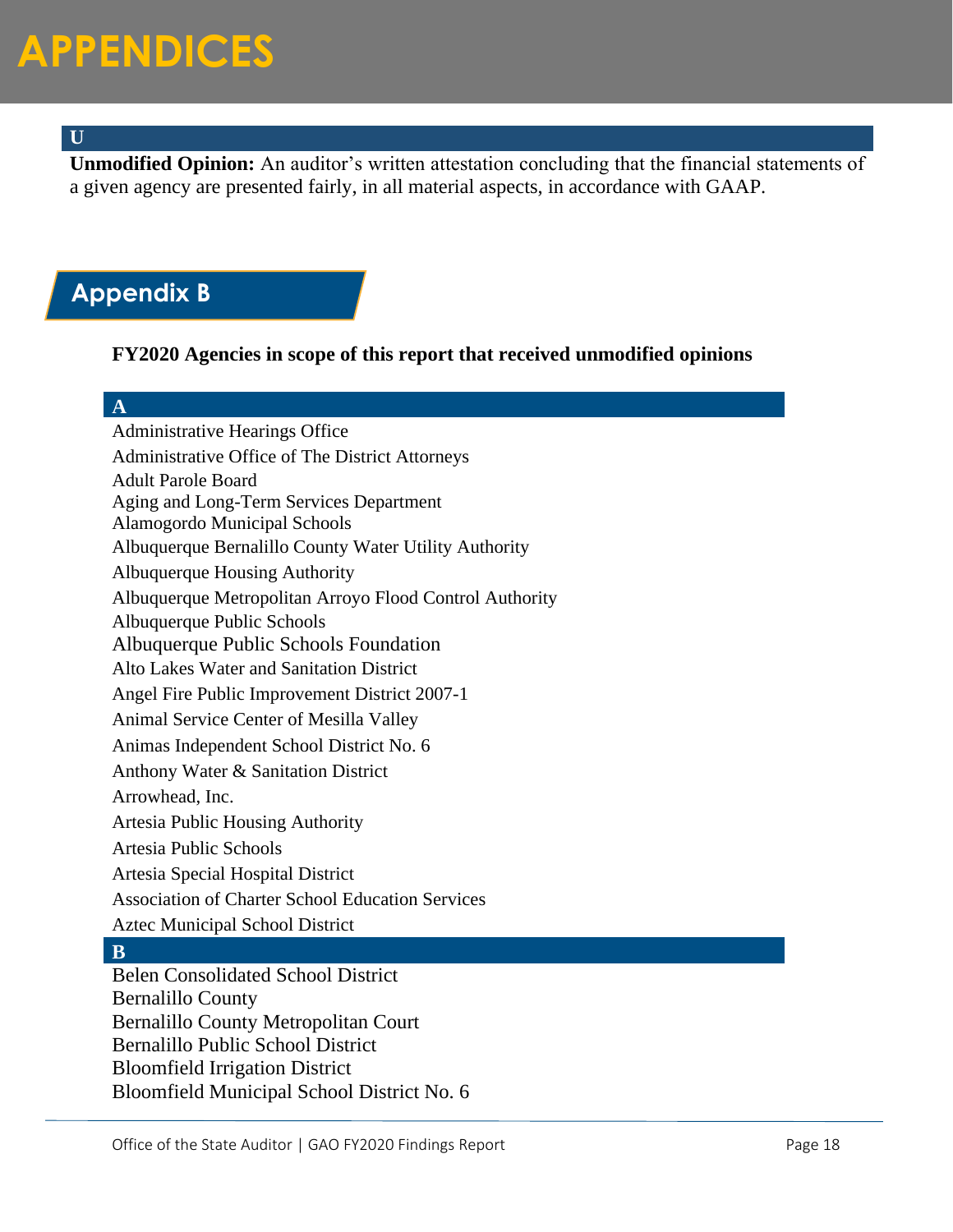Board of Examiners for Architects Board of Licensure for Professional Engineers and Professional Surveyors Board of Nursing Boulders Public Improvement District

#### **C**

Cabezon Public Improvement District Camino Real Regional Utility Authority Capitan Municipal Schools Carlsbad Irrigation District Carlsbad Municipal Schools Carlsbad Soil & Water Conservation District Carrizozo Municipal School Catron County Central Consolidated Schools District Central New Mexico Community College Central New Mexico Community College Foundation Central Region Educational Cooperative REC #5 Chama Valley Schools Chaves County Chaves Soil & Water Conservation District Cibola County Cimarron Municipal Schools City of Alamogordo City of Albuquerque City of Anthony City of Aztec City of Bayard City of Belen City of Bloomfield City of Carlsbad City of Clovis City of Deming City of Elephant Butte City of Espanola City of Eunice City of Farmington City of Gallup City of Grants City of Hobbs City of Las Cruces City of Las Vegas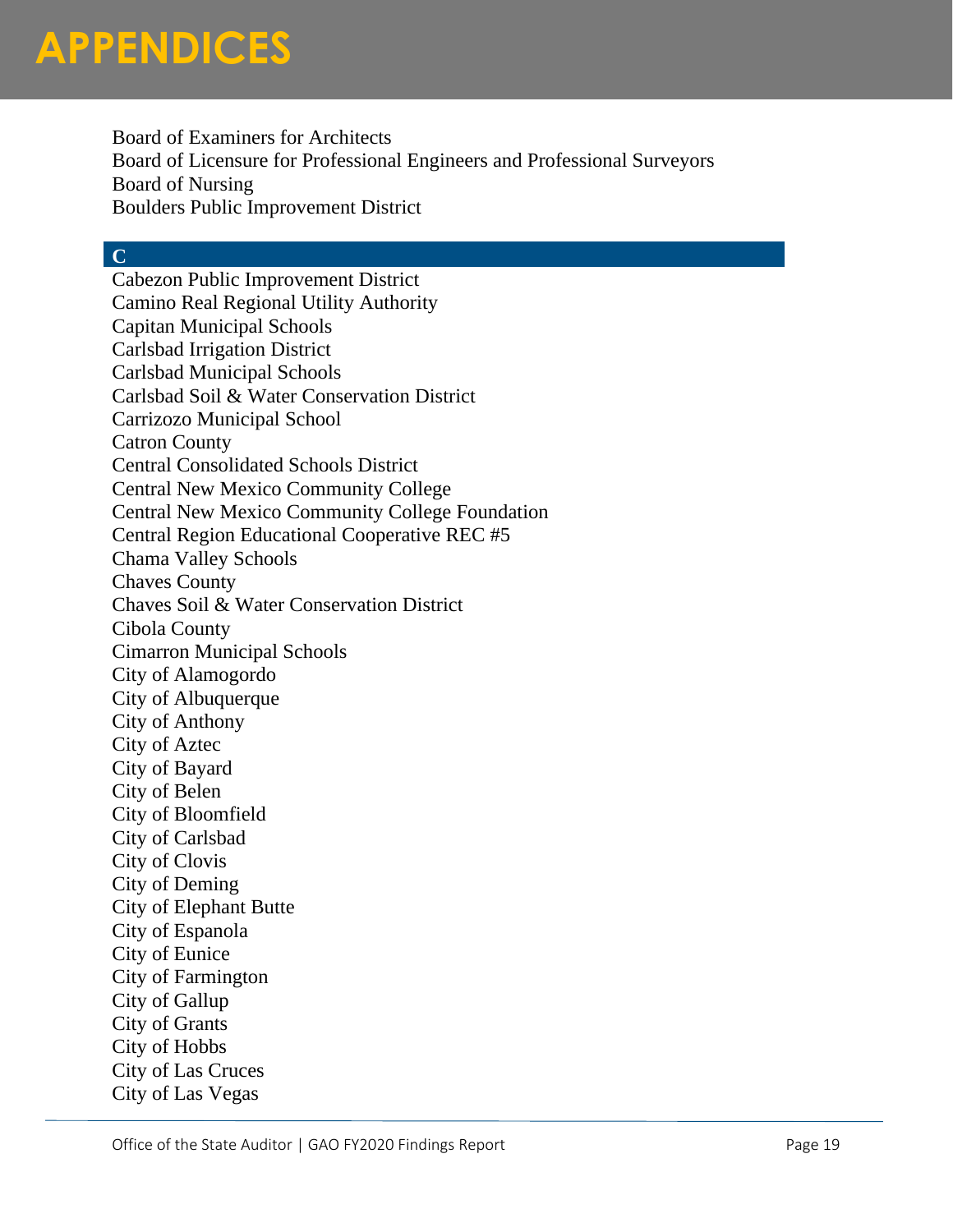City of Lovington City of Moriarty City of Portales City of Raton City of Rio Communities City of Rio Rancho City of Roswell City of Santa Rosa City of Socorro City of Sunland Park City of Truth or Consequences City of Tucumcari Claunch-Pinto Soil & Water Conservation District Clayton Health Systems D/B/A Union County General Hospital Clayton Municipal Schools Cloudcroft Municipal Schools Clovis Community College Clovis Housing and Redevelopment Agency, Inc. Clovis Municipal Schools Central New Mexico Community College Ingenuity, Inc. Cobre Consolidated School District Colfax County Commission of Public Records Commission on the Status of Women Cooperative Educational Services Corona Public Schools Crime Victims Reparation Commission Cuba Independent School District Cumbres & Toltec Scenic Railroad Commission Curry County

#### **D**

De Baca County Debaca Family Practice, Inc. Deming Public Schools Department of Military Affairs Des Moines Municipal Schools Developmental Disabilities Planning Council Dexter Consolidated Schools Dona Ana County Dona Ana Mutual Domestic Water Consumers Association Dora Consolidated Schools Dulce Independent School District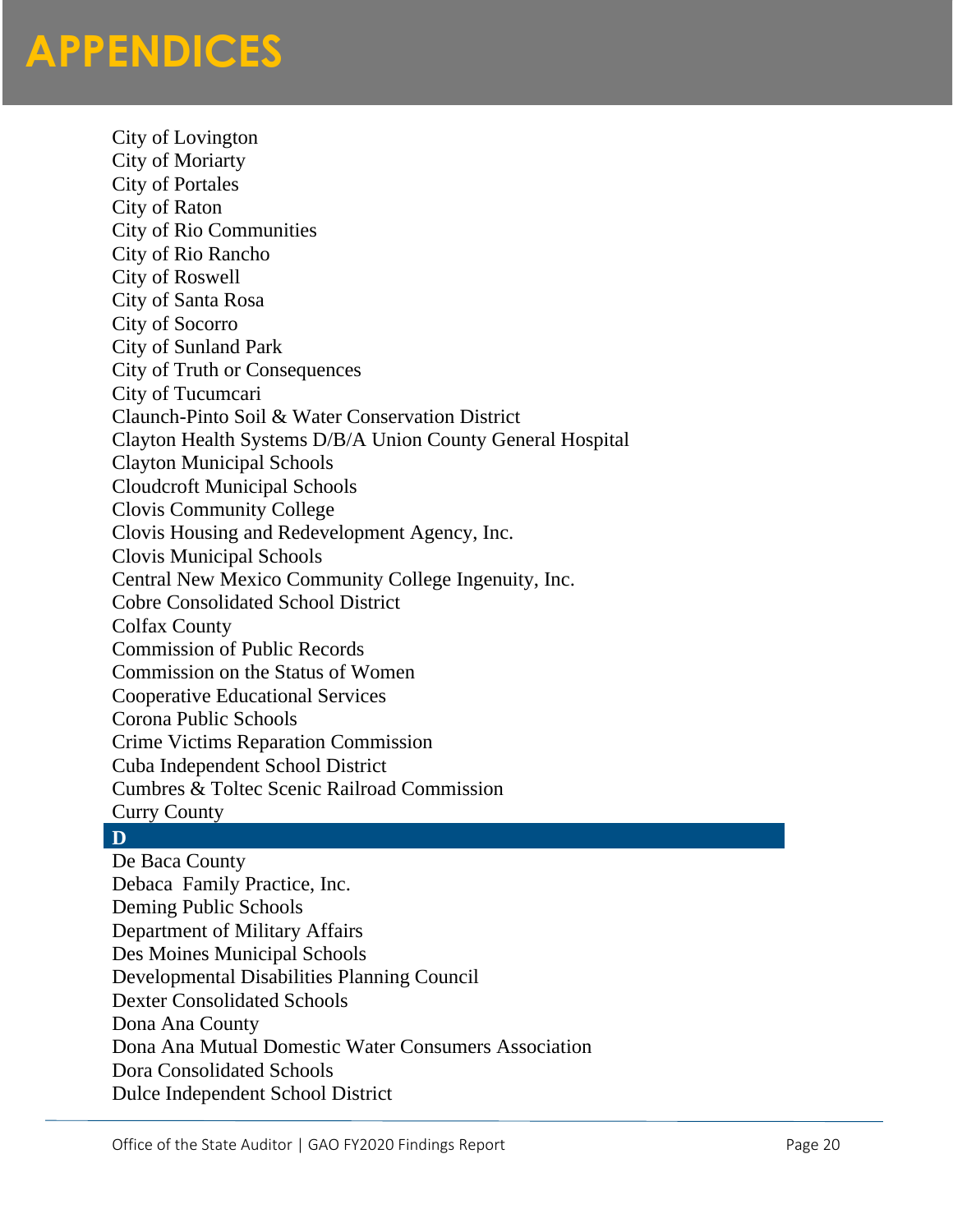#### **E**

East Rio Arriba Soil & Water Conservation District Eastern Area Workforce Development Board Eastern New Mexico Natural Gas Association, Inc. Eastern New Mexico University Eastern New Mexico Water Utility Authority Eastern Regional Housing Authority Eastern Sandoval County Arroyo Flood Control Authority Economic Development Department Eddy County Eddy-Lea Energy Alliance, LLC Edgewood Soil and Water Conservation District Education Trust Board of New Mexico Eighth Judicial District Attorney Eighth Judicial District Court El Camino Real Housing Authority El Prado Water & Sanitation District El Valle De Los Ranchos Eldorado Area Water and Sanitation District Elephant Butte Irrigation District Eleventh Judicial District Attorney - Division I Eleventh Judicial District Attorney - Division II Eleventh Judicial District Court Elida Municipal Schools EMW Gas Association Energy, Minerals and Natural Resources Department Energy Department Estancia Municipal Schools Estancia Vallet SWA Eunice Public Schools Eunice Special Hospital District

#### **F**

Farmington Municipal Schools Fifth Judicial District Attorney Fifth Judicial District Court First Judicial District Attorney First Judicial District Court Floyd Municipal Schools Fort Sumner Irrigation District Fort Sumner Housing Authority Fort Sumner Municipal Schools Four Corners Regional Educations Cooperative #1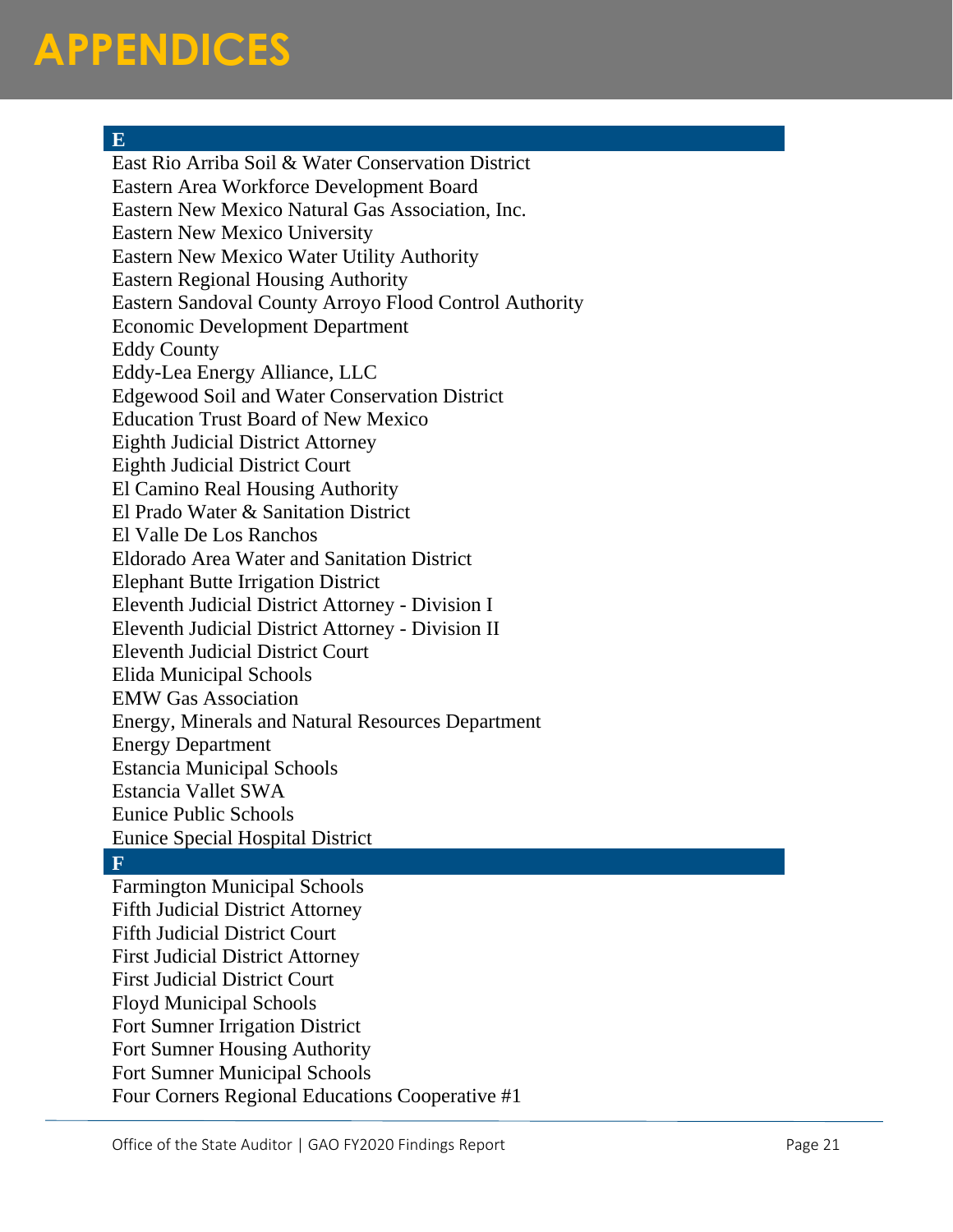Fourth Judicial District Attorney Fourth Judicial District Court **G** Gadsden Independent School District Gallup-Mckinley County Schools Gaming Control Board Garfield Mutual Domestic Water Consumers Association Governor's Commission on Disability Grady Municipal Schools Grant County Grants/Cibola County Schools Greentree Solid Waste Authority Guadalupe County

#### **H**

Hagerman Municipal School Harding County Hatch Valley Public Schools Hidalgo County High Plains Regional Education Cooperative No. 3 Highlands Stable Isotopes Cooperation Hobbs Municipal Schools Hondo Valley Public Schools House Municipal Schools Housing Authority of the City of Raton

#### **I**

Incorporated County of Los Alamos InnovateABQ

#### **J**

Jal Hospital District Jal Public Schools Jemez Mountain School District Jemez Springs Domestic Water Association Jemez Valley Public Schools Juan Tabo Hills Estates Public Improvement District

#### **L**

La Union Mutual Domestic Water Consumer Association Lake Arthur Municipal Schools Las Cruces Public Schools Las Vegas City Schools Lea County Lea County Communications Authority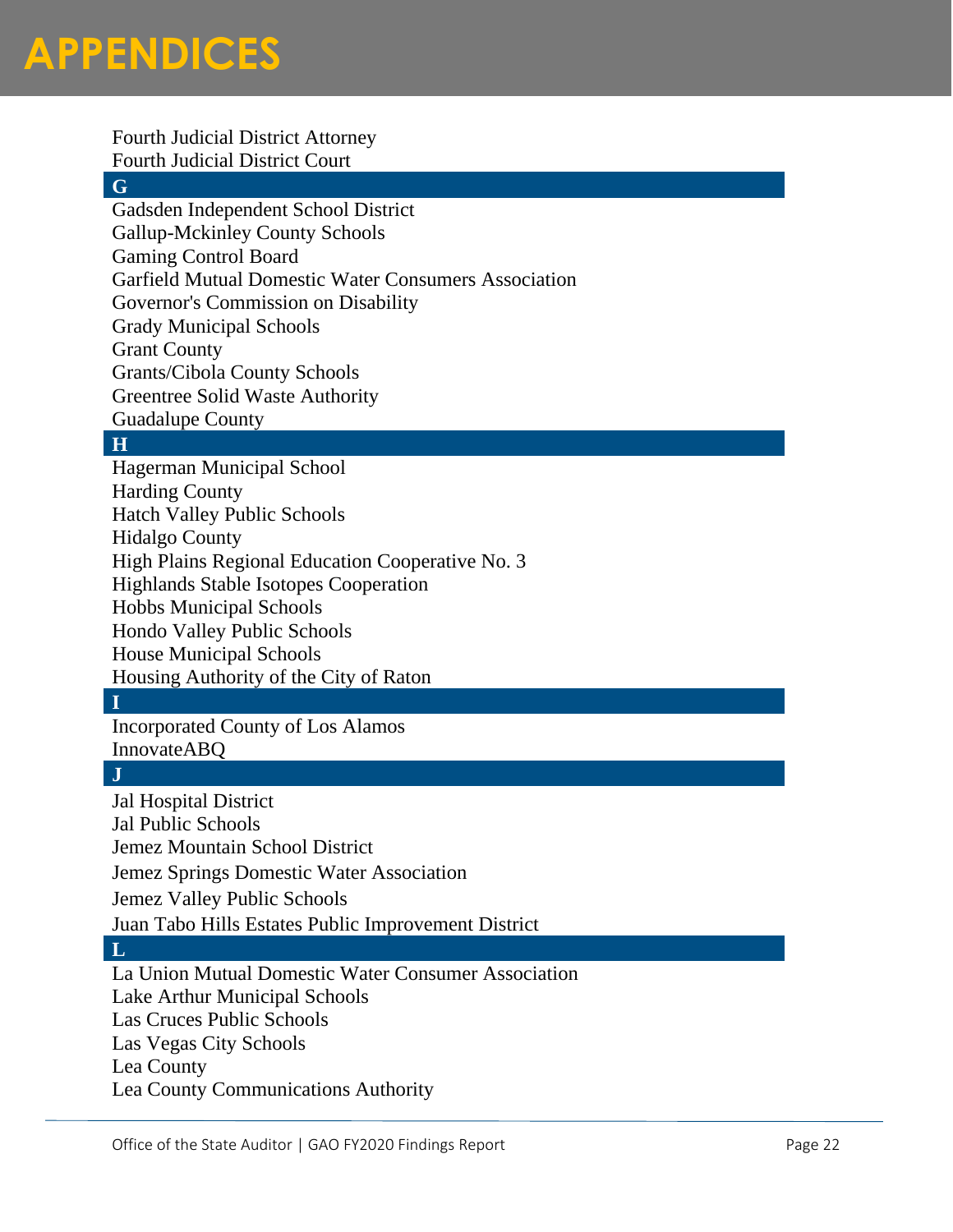Lea County Solid Waste Authority Legislative Education Study Committee Legislative Finance Committee Lincoln County Lobo Club Lobo Energy, Inc. Logan Municipal Schools Lordsburg Municipal School District No. 1 Lordsburg Public Housing Authority Los Alamos Schools Los Lunas Public Schools Loving Municipal Schools Lovington Municipal Schools Lower Petroglyphs Public Improvement District Lower Rio Grande Public Water Works Authority Luna Community College Luna County

#### **M**

Magdalena Municipal Schools Mariposa East Public Improvement District Mark Armijo Academy Martin Luther King, Jr. Commission Maxwell Municipal Schools Mckinley County Melrose School District Mesa Del Sol Public Improvement District Mesa Del Sol Tax Increment Development District 1 Mesa Del Sol Tax Increment Development Districts 2-5 Mesa Vista Consolidated School District Mesalands Community College Mesilla Valley Public Housing Authority Mesilla Valley Regional Dispatch Authority Metro Narcotics Agency Middle Rio Grande Conservancy District Mid-Region Council of Governments Miner's Colfax Medical Center Montecito Estates Public Improvement District Mora County Mora Independent Schools Moriarty-Edgewood Schools Mosquero Municipal Schools Mountain Mahogany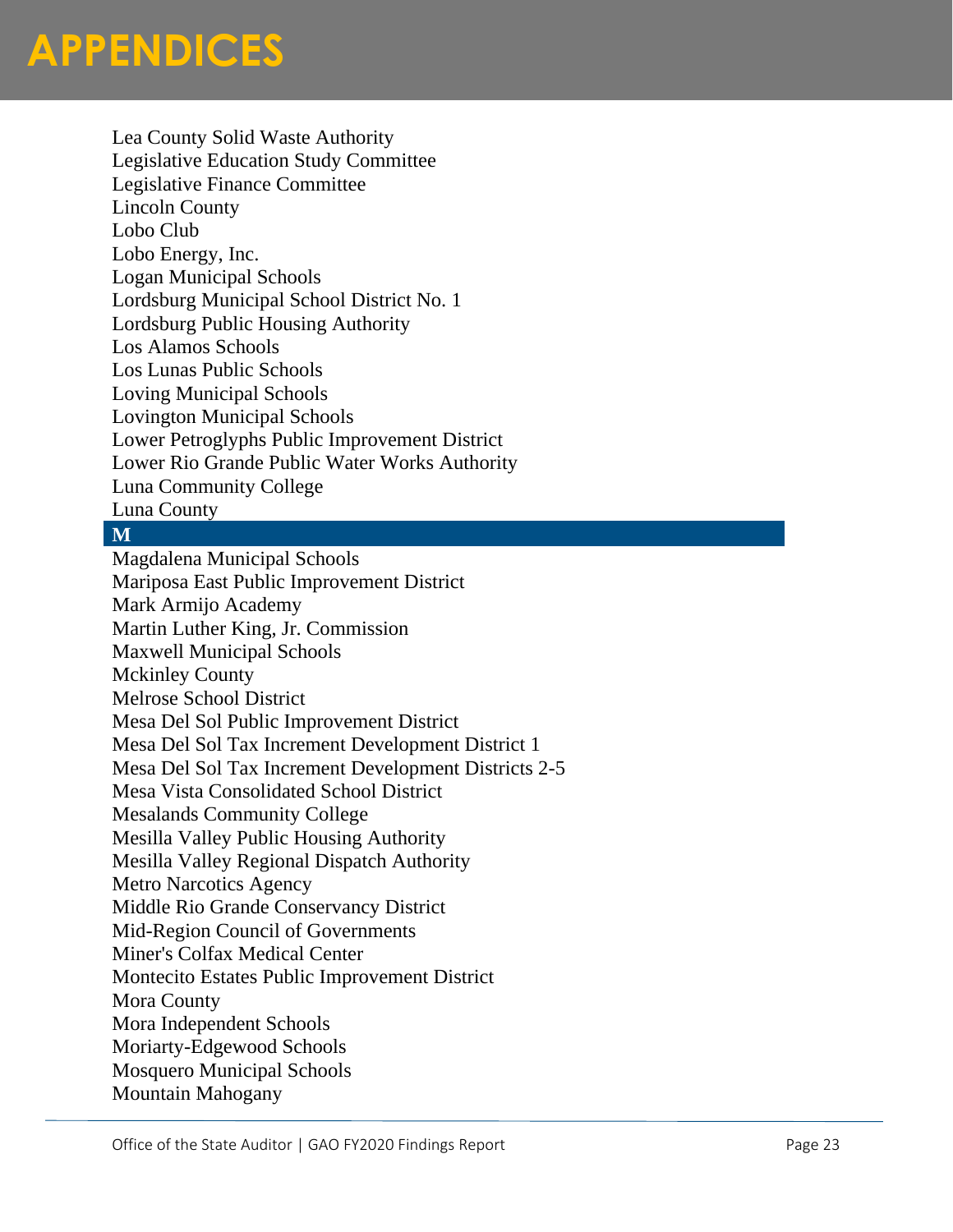#### Mountainair Public Schools

#### **N**

New Mexico Administrative Office of the Courts New Mexico Beef Council New Mexico Children, Youth & Families Department New Mexico Commission for the Blind New Mexico Compilation Commission New Mexico Corrections Department New Mexico County Insurance Authority Pool New Mexico Department of Game and Fish New Mexico Department of Health New Mexico Department of Information Technology New Mexico Department of Public Safety New Mexico Department of Veterans' Services New Mexico Early Childhood Education and Care Department New Mexico Educational Retirement Board New Mexico Finance Authority New Mexico Higher Education Department New Mexico Highlands University New Mexico Highlands University Foundation New Mexico Indian Affairs Department New Mexico Institute of Mining and Technology New Mexico Junior College New Mexico Juvenile Public Safety Advisory Board New Mexico Livestock Board New Mexico Lottery Authority New Mexico Medical Board New Mexico Military Institute New Mexico Military Institute Foundation. Inc. New Mexico Mortgage Finance Authority New Mexico Office of the Public Defender New Mexico Office of the State Auditor New Mexico Public Schools Insurance Authority New Mexico Racing Commission New Mexico Renewable Energy Transmission Authority New Mexico Retiree Health Care Authority New Mexico School for The Blind and Visually Impaired New Mexico School for The Deaf New Mexico Second Judicial District Attorney New Mexico Self-Insurers' Fund New Mexico Sentencing Commission New Mexico State Ethics Commission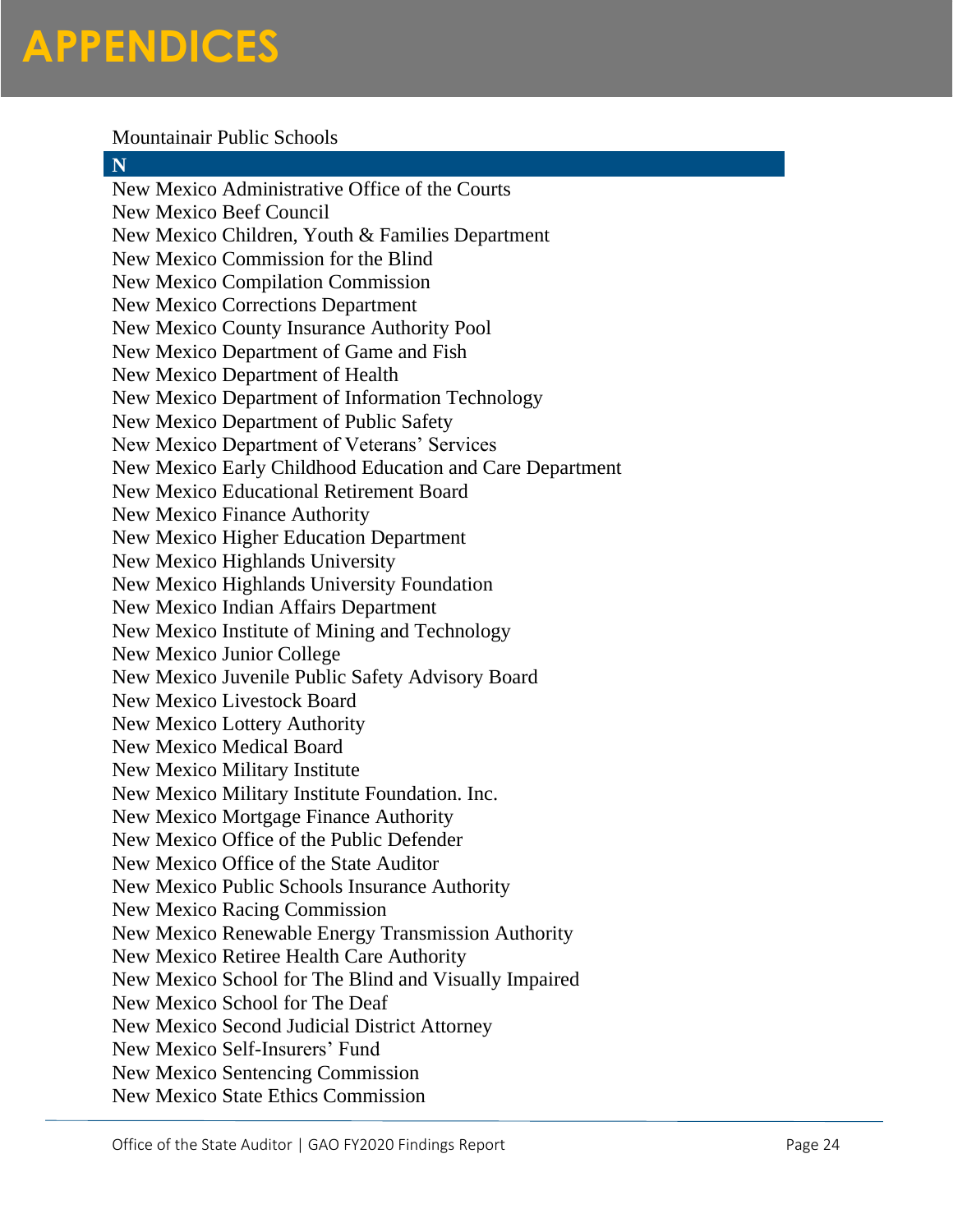New Mexico State Investment Council New Mexico State University New Mexico State University Foundation New Mexico Taxation and Revenue Department New Mexico Tech Research Foundation New Mexico Tourism Department Ninth Judicial District Court Ninth Judicial District Attorney's Office NM Board of Veterinary Medicine NM Border Authority NM Central Arizona Project NM Commission for The Deaf and Hard of Hearing NM Department of Finance and Administration NM Department of Transportation NM Economic Development Department NM Hospital Equipment Loan Council NM Institute of Mining and Technology Employee Benefits Trust NM Intertribal Ceremonial Office NM Human Services Department NM Public School Facilities Authority NM Spaceport Authority Nor-Lea Hospital District North Central New Mexico Economic Development District North Central Regional Transit District North Central Solid Waste Authority Northeast Regional Education Cooperative Northern Area Workforce Development Board Northern Regional Housing Authority Northwest New Mexico Regional Solid Waste Authority Northwest NM Council of Governments Northwest Regional Education Cooperative

#### **O**

Office for Military Base Planning Office of Natural Trustees Office of the Attorney General Office of The Secretary of State Office of The State Engineer / Interstate Stream Commission Office of the State Treasurer Otero County Otis Mutual Domestic Water Consumers & Sewage Works Association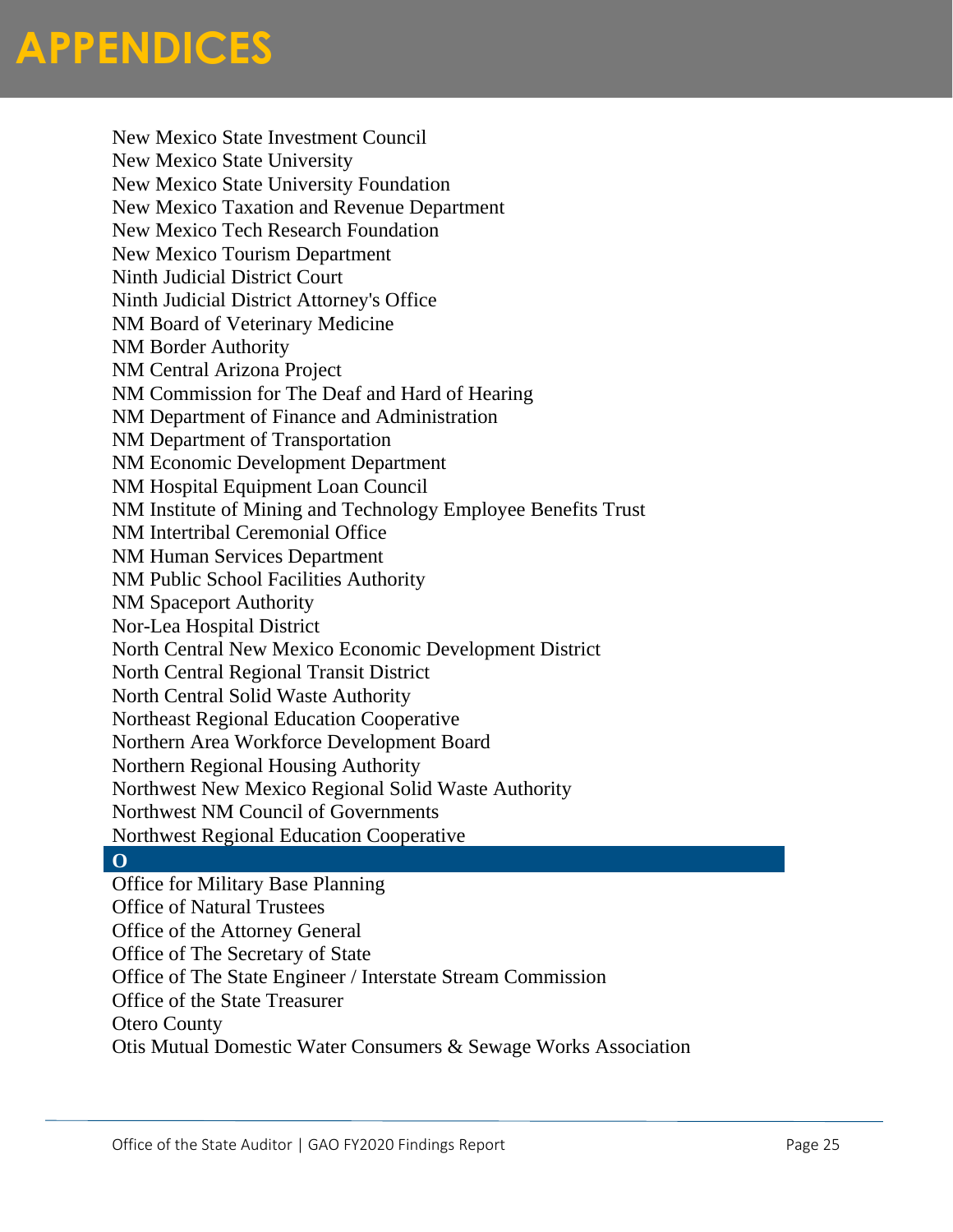Pecos Housing Authority Pecos Independent Schools Pecos Valley Artesian Conservancy District Pecos Valley Regional Education Cooperative #8 Penasco Independent School District Pojoaque Valley Schools Portales Municipal Schools Public Education Department Public Employee Labor Relations Board Public Employees Retirement Association Public Regulation Commission

#### **Q**

Quay County

Quemado Independent Schools

Questa Independent School District

#### **R**

P<br>
Precos Housing Authority<br>
Precos Housey Artesian Conservancy District<br>
Pecos Valley Artesian Conservancy District<br>
Pensoco Independent School District<br>
Pensoco Independent School District<br>
Pensoco Independent Schools<br>
P Raton Public School District Raton Public Service Company Region I X Education Cooperative – REC #9 Regional Coalition of LANL Communities Regional Education Cooperative #6 Regional Education Cooperative VII Regulation and Licensing Department Reserve Independent Schools Rio Arriba County Rio Arriba County Housing Authority Rio Metro Regional Transit District Rio Rancho Public Schools Roosevelt County Roosevelt General Hospital Roswell Independent School District No. 4 Roy Municipal School Ruidoso Municipal Schools

#### **S**

Saltillo Public Improvement District San Jon Municipal Schools San Juan College San Juan College Foundation, Inc. San Juan County San Juan Soil & Water Conservation District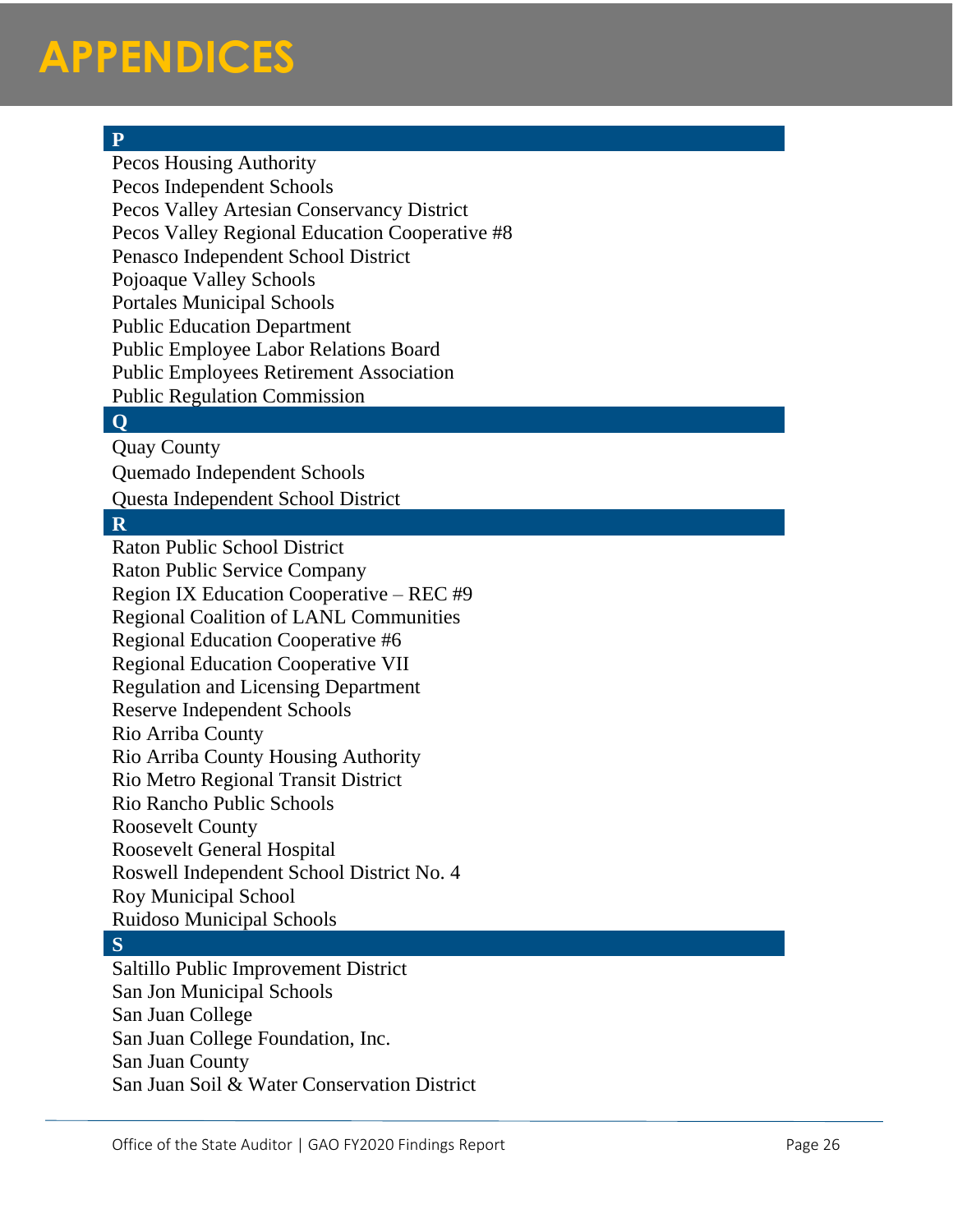San Miguel County Sandoval County Santa Clara Housing Authority Santa Fe Community College Santa Fe Community College Foundation Santa Fe County Santa Fe Public Schools Santa Rosa Consolidated Schools Second Judicial District Court Senate Chief Clerk's Office Seventh Judicial Court Seventh Judicial District Attorney Sierra County Sierra Vista Hospital Silver Consolidated School District No. 1 Sixth Judicial District Attorney's Office Sixth Judicial District Court Socorro Consolidated Schools Socorro County South Central Colfax County Special Hospital District South Central NM Council of Governments South Central Regional Transit District South Central Solid Waste Authority Southeastern NM Economic Development District Southern Sandoval County Arroyo Flood Control Authority Southwest NM Council of Governments Southwest Region Education Center Southwest Solid Waste Authority Southwestern Area Workforce Development Board Springer Municipal Schools State of New Mexico Court of Appeals State of New Mexico Department of Cultural Affairs State of New Mexico Department of Workforce Solutions State of New Mexico Eastern Plains Council of Governments State of New Mexico Fund 13300 Legislature State of New Mexico Fund 20030 Senate State of New Mexico Fund 81100 Capitol Kitchen State of New Mexico General Fund State of New Mexico House Chief Clerk's Office State of New Mexico House of Representatives State of New Mexico Human Services Department State of New Mexico Judicial Standards Commission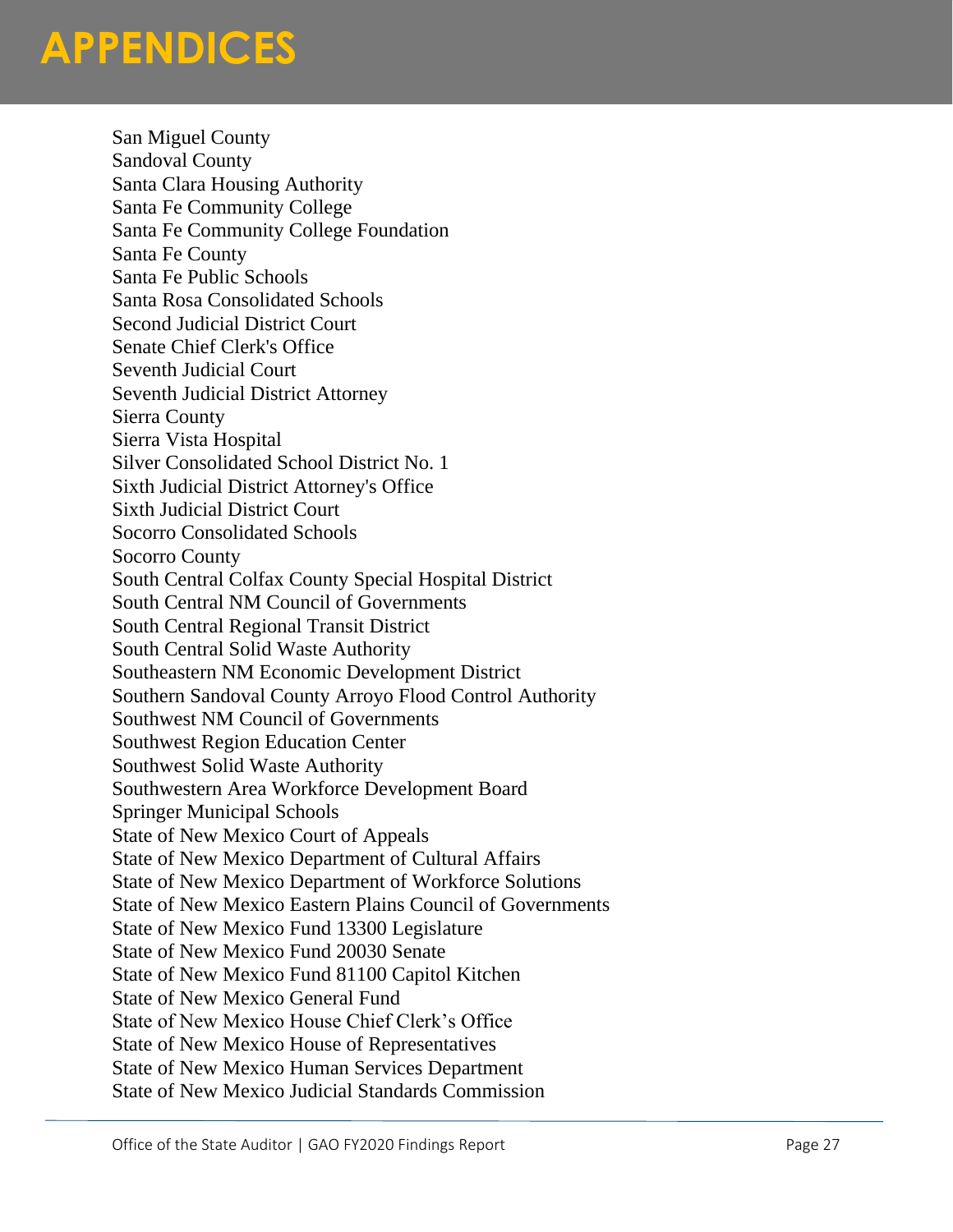![](_page_27_Picture_0.jpeg)

State of New Mexico Legislative Council Service State of New Mexico Office Of African American Affairs State of New Mexico Senate Chief Clerk's Office State of New Mexico Supreme Court State of New Mexico Thoreau Water and Sanitation District State of New Mexico Workers' Compensation Administration State of New Mexico Office of the Governor State of New Mexico Office of the Lieutenant Governor State Personnel Office STC.UNM

#### **T**

Taos County Taos Municipal Schools Taos Skill Valley TIDD Taos Soil and Water Conservation District Tatum Municipal Schools Tenth Judicial District Attorney Tenth Judicial District Court Texico Municipal Schools The Trails Public Improvement District The University of New Mexico The University of New Mexico Foundation, Inc. Third Judicial District Attorney Third Judicial District Court Thirteenth Judicial District Attorney Thirteenth Judicial District Court Tierra Y Montes Soil & Water Conservation District Torrance County Town of Carrizozo Town of Clayton Town of Cochiti Lake Town of Dexter Town of Elida Town of Hagerman Town of Kirtland Town of Mesilla Town of Mountainair Town of Peralta Town of Red River Town of Silver City Town of Springer Town of Springer Public Housing Authority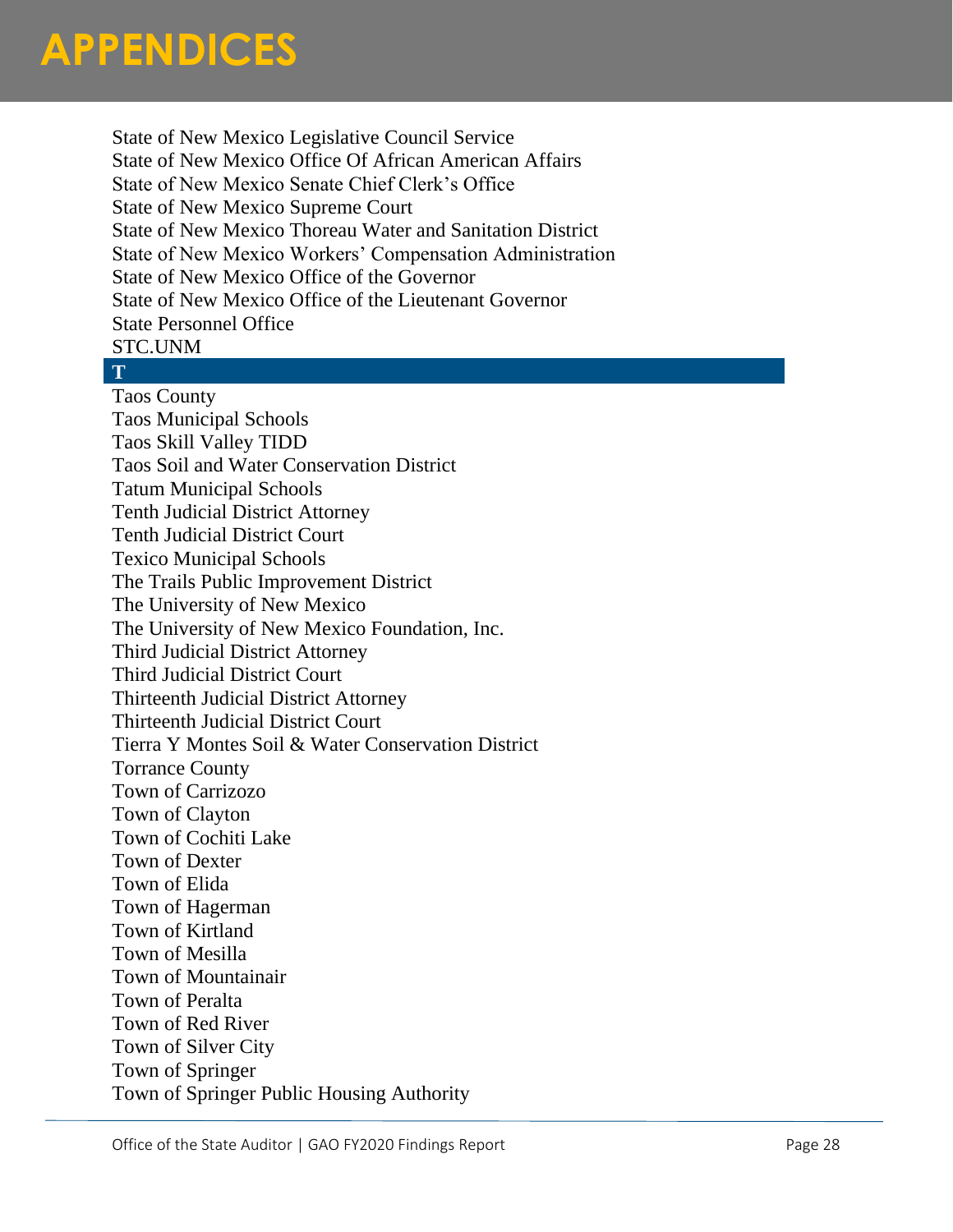Town of Taos, New Mexico Town of Tatum Truth or Consequences Housing Authority Truth or Consequences Municipal Schools Tucumcari Housing Authority Tucumcari Public Schools Tularosa Municipal Schools Twelfth Judicial District Attorney Twelfth Judicial District Court

#### **U**

Union County UNM – Lobo Development Corporation UNM Alumni Association Upper Hondo Soil & Water Conservation District Upper La Plata DWC & SWC Cooperative Ute Creek Soil & Water Conservation District

#### **V**

Valencia County Vaughn Municipal Schools Ventana West Public Improvement District Village of Angel Fire Village of Bosque Farms Village of Causey Village of Chama Village of Cloudcroft Village of Corona Village of Corrales Village of Cuba Village of Eagle Nest Village of Floyd Village of Fort Sumner Village of Fort Sumner Housing Authority Village of Grady Village of Grenville Village of Hatch Village of Logan Village of Los Lunas Village of Los Ranchos De Albuquerque Village of Loving Village of Magdalena Village of Melrose Village of Mosquero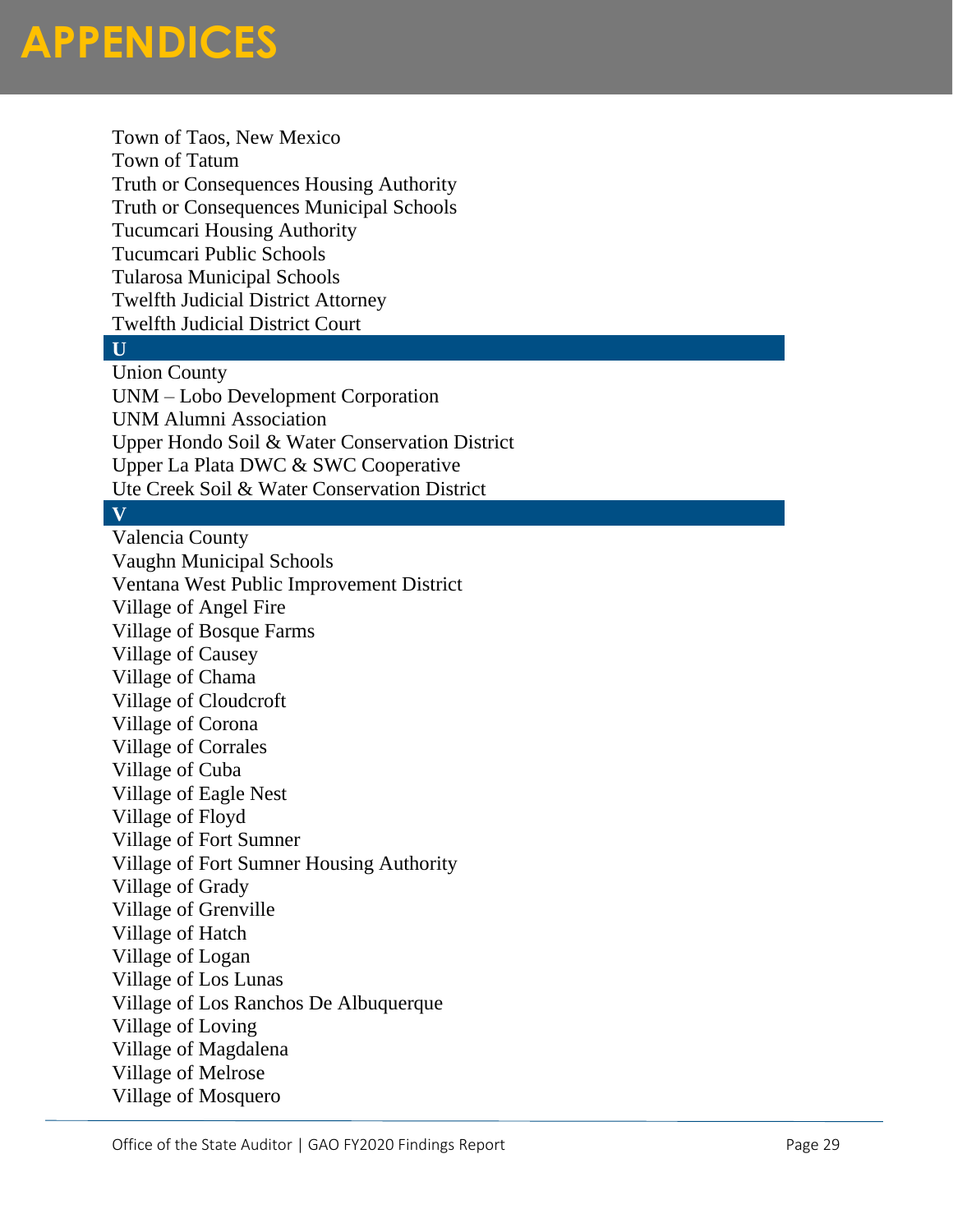Village of Pecos Village of Questa Village of Reserve Village of Ruidoso Village of San Jon Village of San Ysidro Village of Santa Clara Village of Taos Ski Valley Village of Wagon Mound Village of Williamsburg Volterra Public Improvement District

#### **W**

Wagon Mound Schools West Las Vegas Schools Western New Mexico University Western Regional Housing Authority Winrock Town Center Tax Increment Development District 1 Winrock Town Center Tax Increment Development District 2 Workforce Connection of Central New Mexico

#### **Z**

Zuni Public School District

#### **Appendix C**

**Agencies with a** *Clean Bill of Health*

#### **A**

Administrative Hearings Office Administrative Office of The District Attorneys Albuquerque Bernalillo County Water Utility Authority Albuquerque Metropolitan Arroyo Flood Control Authority Albuquerque Public Schools Foundation Alto Lakes Water and Sanitation District Angel Fire Public Improvement District 2007-1 Animal Services Center of Mesilla Valley Animas Independent School District No. 6 Artesia Public Housing Authority Artesia Special Hospital District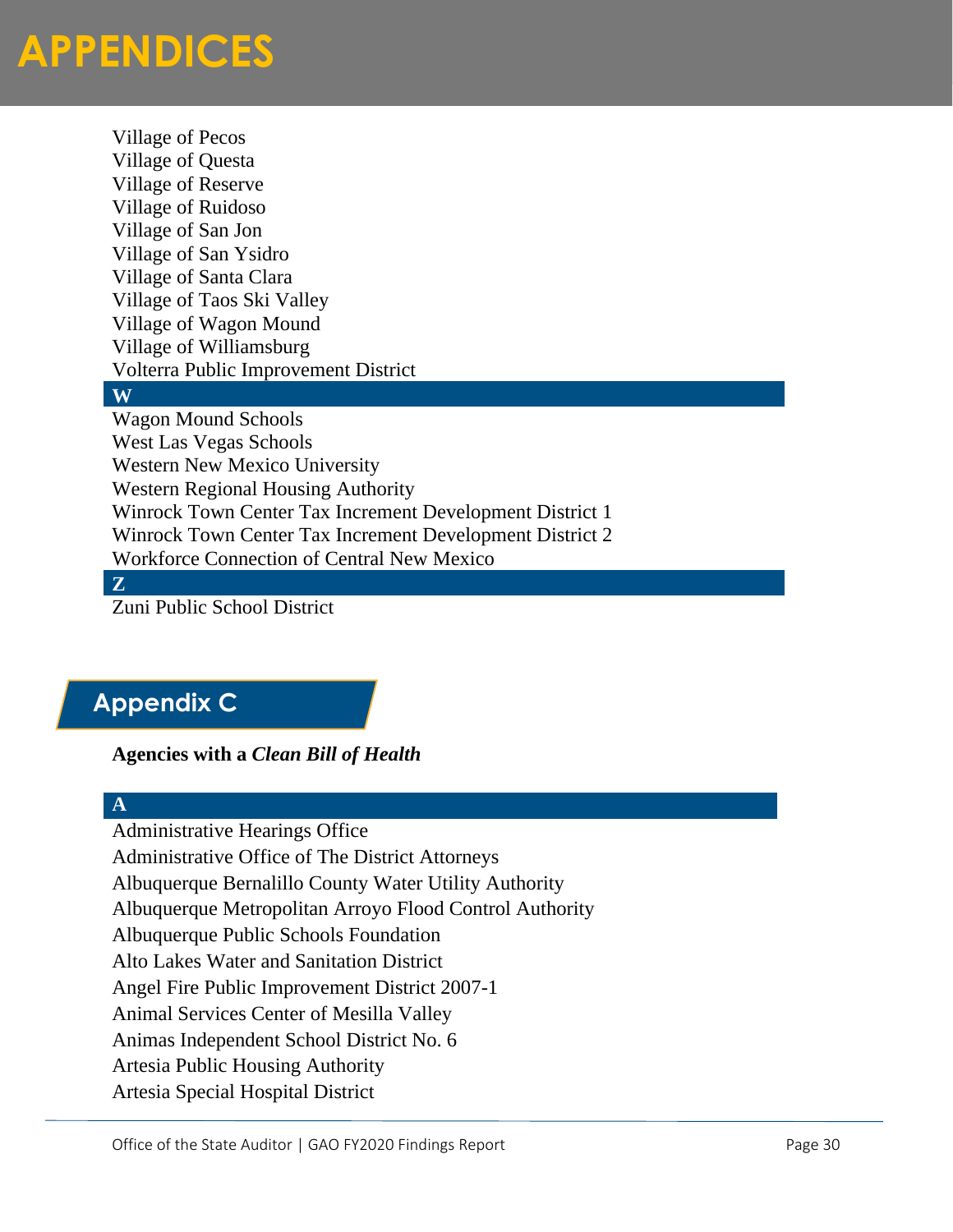#### **B**

Bernalillo County Metropolitan Court Bloomfield Irrigation District Board of Examiners for Architects Board of Licensure for Professional Engineers and Professional Surveyors Board of Nursing Boulders Public Improvement District **C** Cabezon Public Improvement District Carlsbad Soil & Water Conservation District Carrizozo Municipal Schools Central New Mexico Community College Central NM Community College Foundation Central Region Educational Cooperative Rec #5 Chaves County Chaves Soil & Water Conservation District City of Carlsbad City of Moriarty City of Rio Rancho City of Socorro Claunch-Pinto Soil & Water Conservation District Clovis Community College Clovis Housing and Redevelopment Agency, Inc CNM Ingenuity Commission of Public Records Commissioner of Public Lands Cooperative Educational Services **D**

De Baca Family Practice Clinic

Doña Ana Mutual Domestic Water Consumers Association

Dora Consolidated Schools

Dulce Independent Schools

#### **E**

East Rio Arriba Soil & Water Conservation District Eastern Sandoval County Arroyo Flood Control Authority

Eddy-Lea Energy Alliance, LLC

Education Trust Board of New Mexico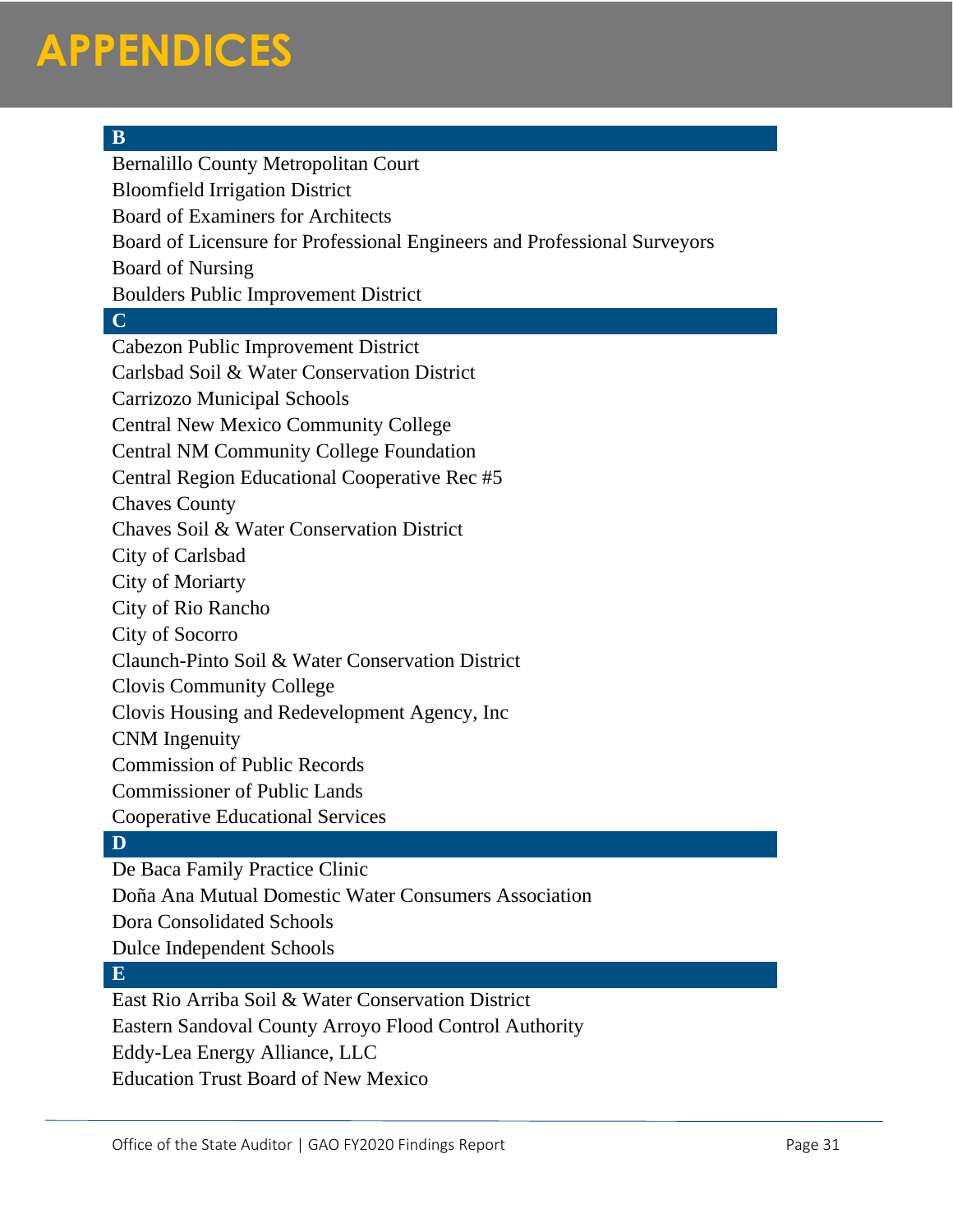Eighth Judicial District Attorney Eighth Judicial District Court El Valle De Los Ranchos Eldorado Area Water & Sanitation District Elephant Butte Irrigation District Eleventh Judicial District Attorney Division I Eleventh Judicial District Attorney -Division II EMW Gas Association ENMU Foundation Environment Department Clean Water State Revolving Fund Estancia Vallet SWA **F**

Fifth Judicial District Attorney

First Judicial District Attorney

Floyd Municipal Schools

Fourth Judicial District Attorney

#### **G**

Gallup-Mckinley County Schools Gaming Control Board Governor's Commission on Disability

Greentree Solid Waste Authority

#### **H**

Highlands Stable Isotopes Corporation

#### **I**

Incorporated County of Los Alamos, Nm

Innovate Abq

#### **J**

Jal Hospital District

Jemez Springs Domestic Water Association

Juan Tabo Hills Estates Public Improvement District

#### **L**

La Union Mutual Domestic Water Consumer Association

La Union Mutual Domestic Water Consumer Association

Lea County Communications Authority

Lea County Solid Waste Authority

Legislative Finance Committee

Lobo Club

Lobo Energy, Inc.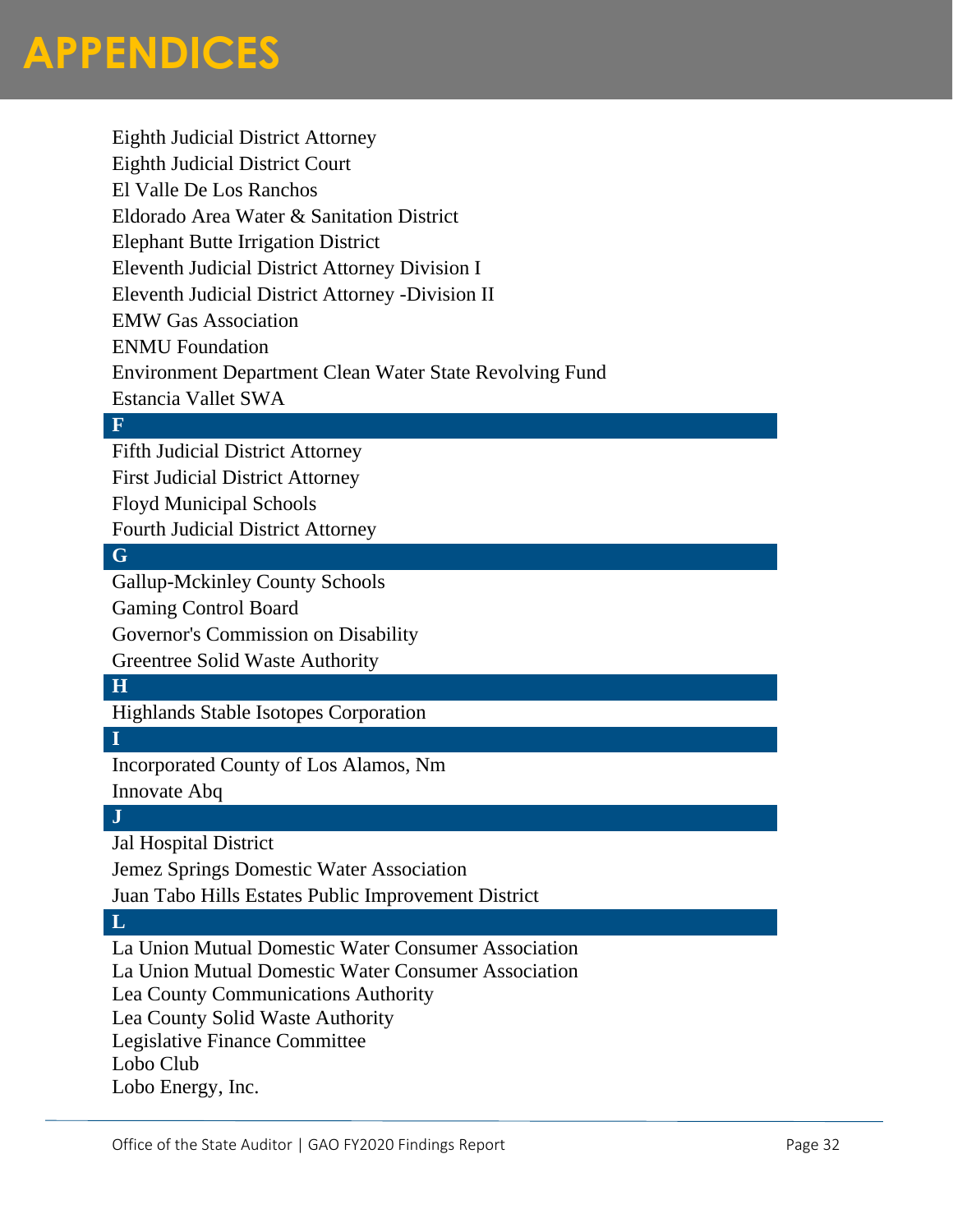Lower Petroglyphs Public Improvement District Lower Rio Grande Public Water Works Authority

#### **M**

Magdalena Municipal Schools Mariposa East Public Improvement District Mark Armijo Academy McKinley County Melrose School District Mesa Del Sol Public Improvement District Mesa Del Sol Tax Increment Development District 1 Mesa Del Sol TIDD 2-5

#### **N**

New Mexico Military Institute Foundation, Inc. New Mexico Office of the Public Defender New Mexico Office of the State Auditor New Mexico Public Schools Insurance Authority New Mexico Renewable Energy Transmission Authority New Mexico School for the Blind and Visually Impaired New Mexico Second Judicial District Attorney New Mexico State Ethics Commission New Mexico State Fair Commission New Mexico State Investment Council New Mexico State University Foundation New Mexico Tech Research Foundation New Mexico Tourism Department Ninth Judicial District Attorney's Office Ninth Judicial District Court NM Board of Veterinary Medicine NM Border Authority NM Commission for the Deaf and Hard of Hearing NM Department of Transportation NM Economic Development Department NM Hospital Equipment Loan Council NM Institute of Mining and Technology Employee Benefits Trust Nor-Lea Hospital District Northwest NM Council of Governments **O**

Office for Military Base Planning Office of Natural Trustees Office of the Attorney General Office of the State Treasurer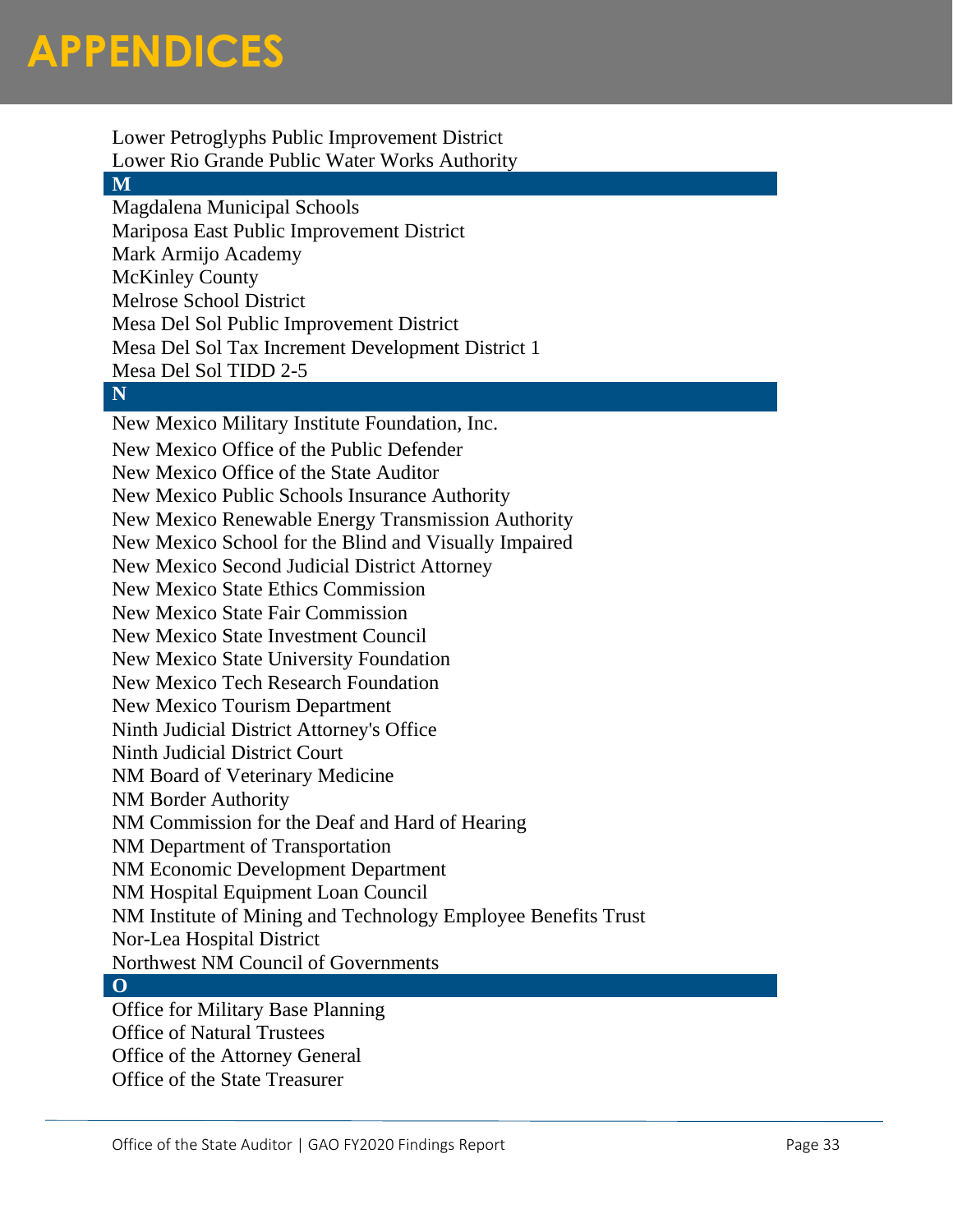#### **P**

Pecos Housing Authority Portales Municipal Schools Public Employee Labor Relations Board

#### **R**

Raton Public Service Company Region IX Education Cooperative - REC #9 Regional Education Cooperative #6 Regional Education Cooperative VII Reserve Independent Schools Rio Arriba Conty Housing Authority

#### **S**

Saltillo Public Improvement District San Juan College Foundation, Inc. San Juan County Sandoval County Santa Fe Community College Foundation Second Judicial District Court Seventh Judicial District Attorney Sierra Vista Hospital Silver Consolidated School District No. 1 Sixth Judicial District Attorney's Office South Central NM Council of Governments South Central Solid Waste Authority Southeastern NM Economic Development District Southern Sandoval County Arroyo Flood Control Authority Southwestern Area Workforce Development Board State of New Mexico Court of Appeals State of New Mexico Eastern Plains Council of Governments State of New Mexico Fund 13300 Legislature State of New Mexico Fund 81100 Capitol Kitchen State of New Mexico General Fund State of New Mexico House Chief Clerk's Office State of New Mexico House of Representatives State Of New Mexico Judicial Standards Commission State of New Mexico Senate Chief Clerk's Office State of New Mexico Supreme Court State of New Mexico, Office of the Governor State of New Mexico, Office of the Lieutenant Governor State Personnel Office STC.UNM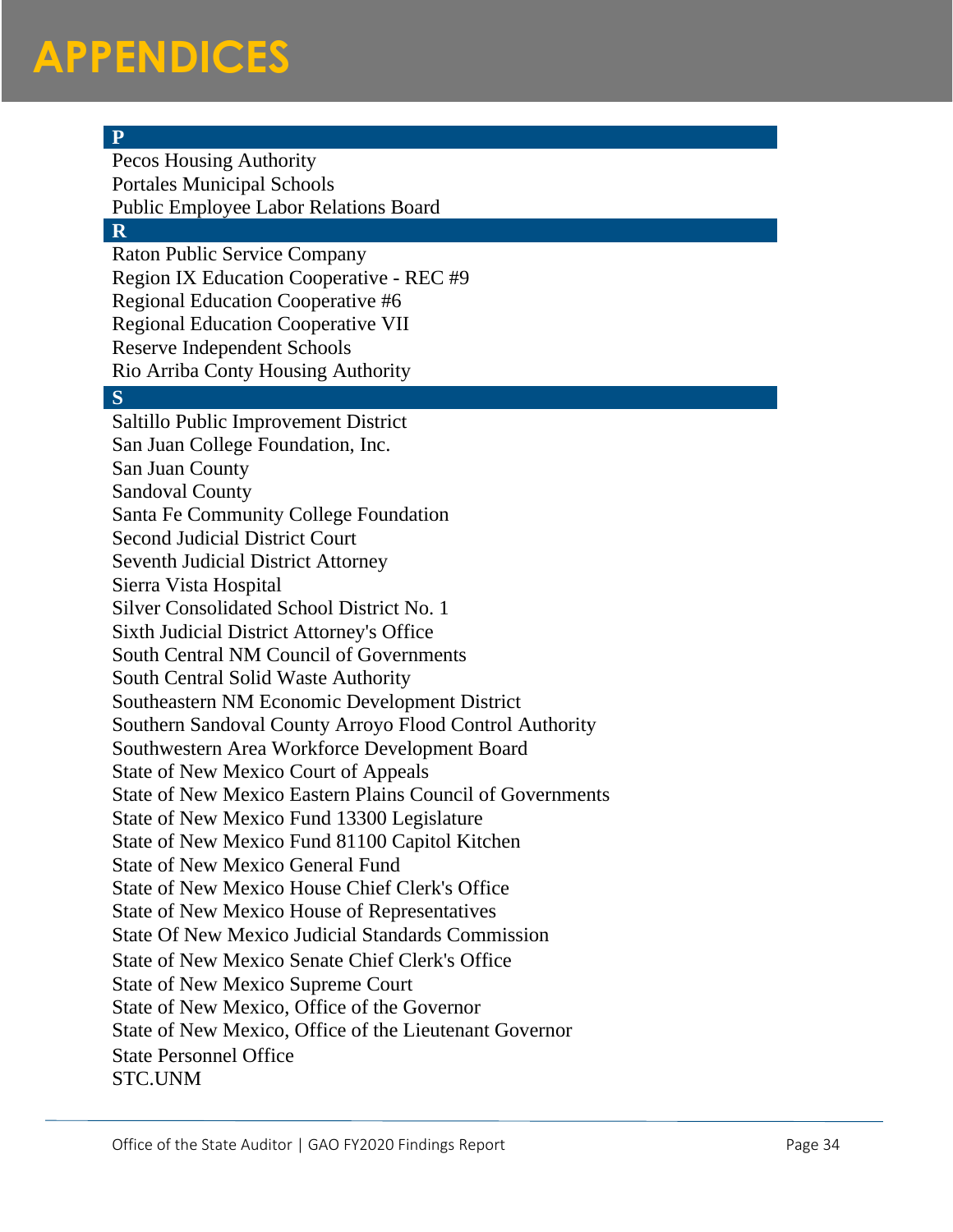#### **T** Taos Ski Valley TIDD Taos Soil & Water Conservation District The Trails Public Improvement District The University of New Mexico Foundation, Inc. Tierra Y Montes Soil & Water Conservation District Town of Mountainair Town of Silver City Truth or Consequences Housing Authority Tularosa Municipal Schools Twelfth Judicial District Attorney **U** UNM - Lobo Development Corporation UNM Alumni Association Upper Hondo Soil & Water Conservation District **V** Ventana West Public Improvement District Village of Bosque Farms Village Of Corona Village of Cuba Village of Eagle Nest Village of Fort Sumner Village of Fort Sumner Housing Authority Village of Grady Village of Logan Village of Los Lunas Village of Reserve Village of Ruidoso Village Of San Jon Village of Williamsburg Volterra Public Improvement District **W**

Western Regional Housing Authority